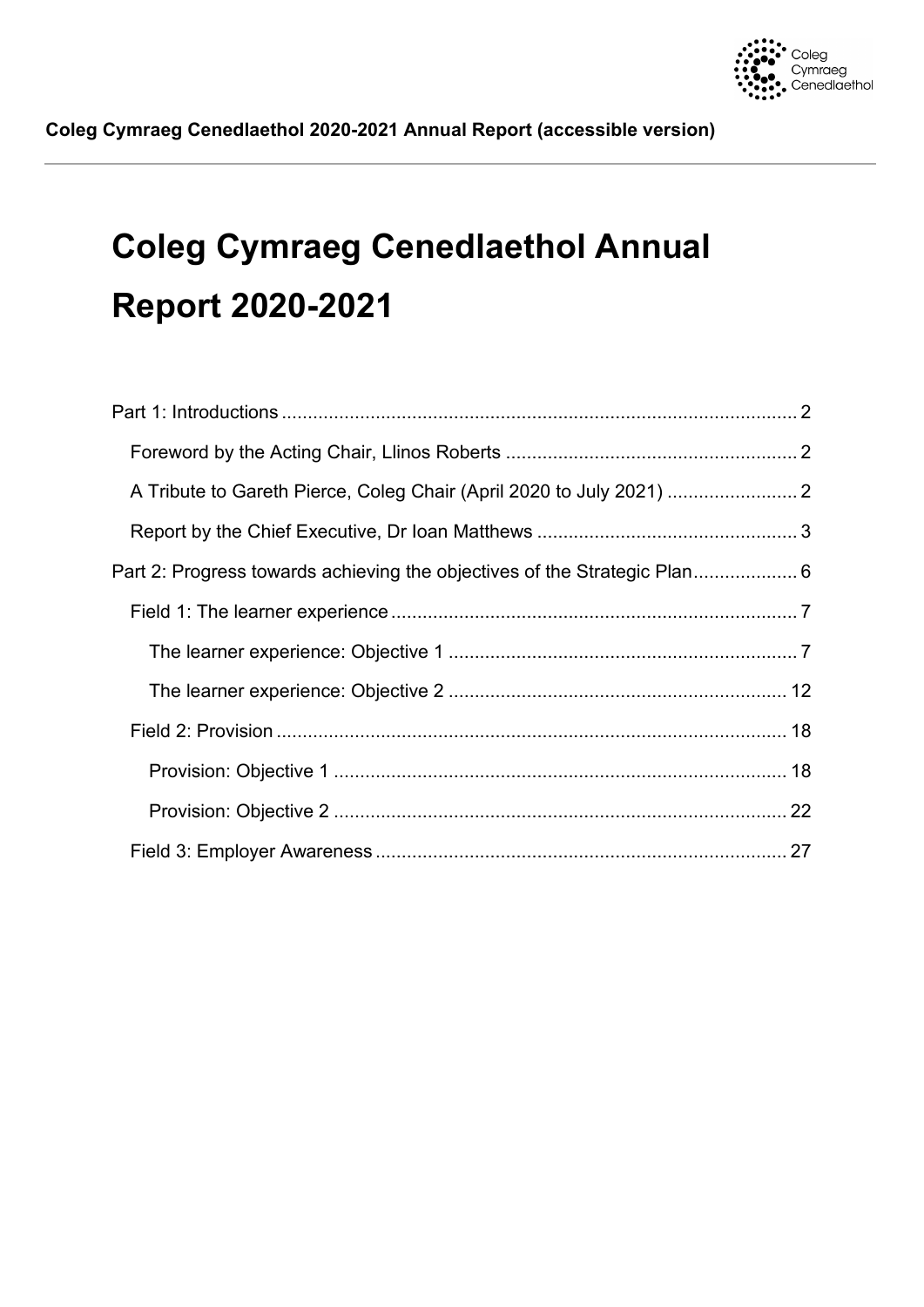

# <span id="page-1-0"></span>**Part 1: Introductions**

## <span id="page-1-1"></span>**Foreword by the Acting Chair, Llinos Roberts**

It is my pleasure to present the Coleg's annual report for this year. The Coleg's responsibilities have now expanded to include the further education and apprenticeship sectors, and the report includes examples of the work already taking place in these sectors. As this report was being completed, it was confirmed that the Coleg's budget will further increase over the next three years and that this will enable further progress on the Coleg's involvement in vocational education and training. At the same time, the Coleg's original mission of collaboration with universities continues, and over the next year, we will announce a new Academic Plan as the Coleg moves into its second decade.

Despite these successes, it was a difficult year. As well as the challenges of the pandemic, we suddenly and tragically lost our chair, Gareth Pierce. I would like to thank the members of the Board of Directors, the Chief Executive and officers for ensuring that the work continues despite these challenges, and we look forward to the appointment of a new Chair in due course.

# <span id="page-1-2"></span>**A Tribute to Gareth Pierce, Coleg Chair (April 2020 to July 2021)**

Following the sudden death of Gareth Pierce, Chair of the Coleg, in July 2021, a special bulletin was published in his memory that includes tributes from friends and colleagues. We owe Gareth a debt of gratitude and we continue to miss his guidance, wise counsel and friendship.

## **[Read the bulletin in memory of Gareth](https://sway.office.com/qnSVZTn0M9gunMYJ?ref=Link)**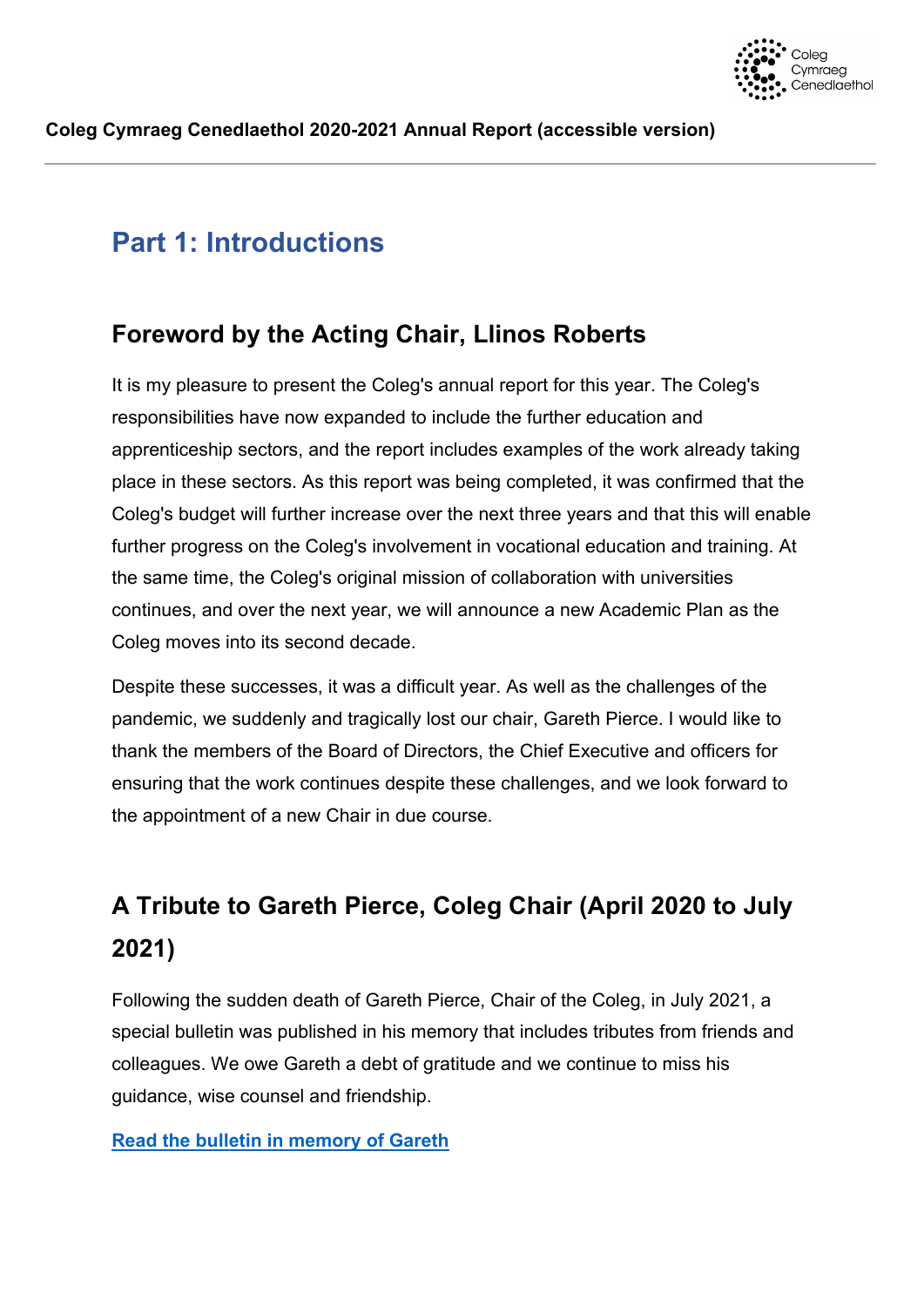

## <span id="page-2-0"></span>**Report by the Chief Executive, Dr Ioan Matthews**

This year, we will be celebrating a decade since the Coleg Cymraeg was established. In some ways, the Coleg is now coming of age, and is in a position to contribute more widely to the development of public policy in Wales. When the Welsh Government announced its programme for government in July 2021, a programme that was further developed following the agreement between Welsh Labour and Plaid Cymru in November 2021, it became clear that the Coleg would have an important contribution to make in delivering that programme. This will include our work supporting and expanding the Welsh-medium and bilingual choice for students and learners, but also our wider contribution to the plans to reach the goal of creating a million Welsh speakers by 2050. We also welcome the statement by the Minister for Education and the Welsh Language, on the intention to place the Coleg on a statutory footing when the Welsh-medium Education Bill is introduced later during the sixth Senedd term.

However, in welcoming the commitment to extend the Coleg's responsibilities, and to significantly increase the budget over the next three years, a dark cloud was cast over the Coleg's work during the year, following the sudden death of our Chair, Gareth Pierce, while mountaineering in Eryri. Gareth played a vital role in developing and presenting the Coleg's proposals in the run-up to the Senedd elections, and the subsequent policy decisions have largely stemmed from his experience in public life. It is poignant to think that his last public contribution as Chair was to join me in a meeting with the Minister for Education and the Welsh Language, primarily to discuss initial teacher education. This report includes a [link to the bulletin](https://sway.office.com/qnSVZTn0M9gunMYJ?ref=Link) published by the Coleg following Gareth's death. While we continue to feel the loss, I am pleased to confirm that, with the consent of Lynwen and the family, the Coleg will establish an award in Gareth's memory to be launched later this year.

After a decade of collaboration with the universities, which has seen a significant expansion in the provision and the number of staff teaching through the medium of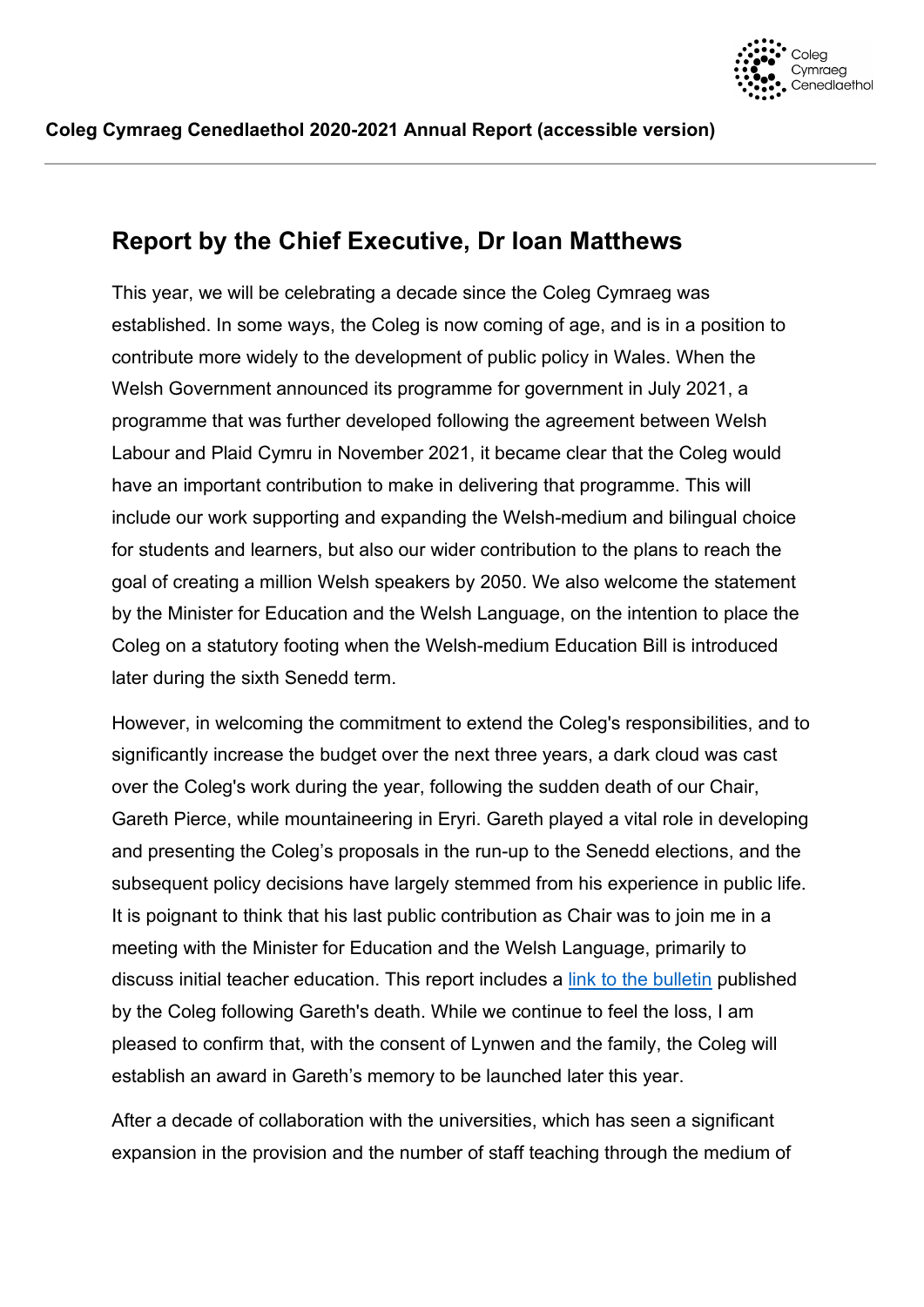

Welsh, it is timely to review the Academic Plan in order to find ways of attracting new audiences to pursue Welsh-medium provision. A number of pilot projects are already underway and, following consultation with the universities and other partners, the new Plan will be published within the year.

This year was the first year in which a meaningful budget was provided to start seriously investing in the further education and apprenticeship sector. There is a long-term piece of work to be done in order to support these sectors to develop the capacity and resources needed to ensure that learners across the country have access to Welsh-medium training opportunities locally. The Welsh Government's commitment to support the strategy launched in 2019 is an important step towards transforming the sector in terms of its Welsh-medium opportunities over the next decade and beyond. In the context of our work with the higher education, further education and apprenticeship sectors, we will also deepen our working relationship with the National Centre for Learning Welsh.

Despite the ongoing challenges in light of the pandemic, the Coleg is also beginning to take steps to further expand its work. The Coleg is involved in the discussion on the development of the education workforce and has put forward proposals for expanding our work to support Initial Teacher Training providers. Steps are in place to give health and care students more opportunities, including support for Welsh speakers in departments that, as yet, have not integrated Welsh-medium provision into their plans. And during 2022, we will develop a plan to maintain contact with students who are choosing to study outside Wales, including promoting opportunities for them to return home for further study or to join the workforce. This will be an important initiative since almost half the Welsh speakers studying at university are doing so over the border.

The Coleg has now deepened its commitment to diversity and anti-racism, and created a new role within the team to lead across all of the Coleg's work and ensure that we do everything we can to attract students from all backgrounds to learn through the medium of Welsh. The zero-net agenda is another important priority, and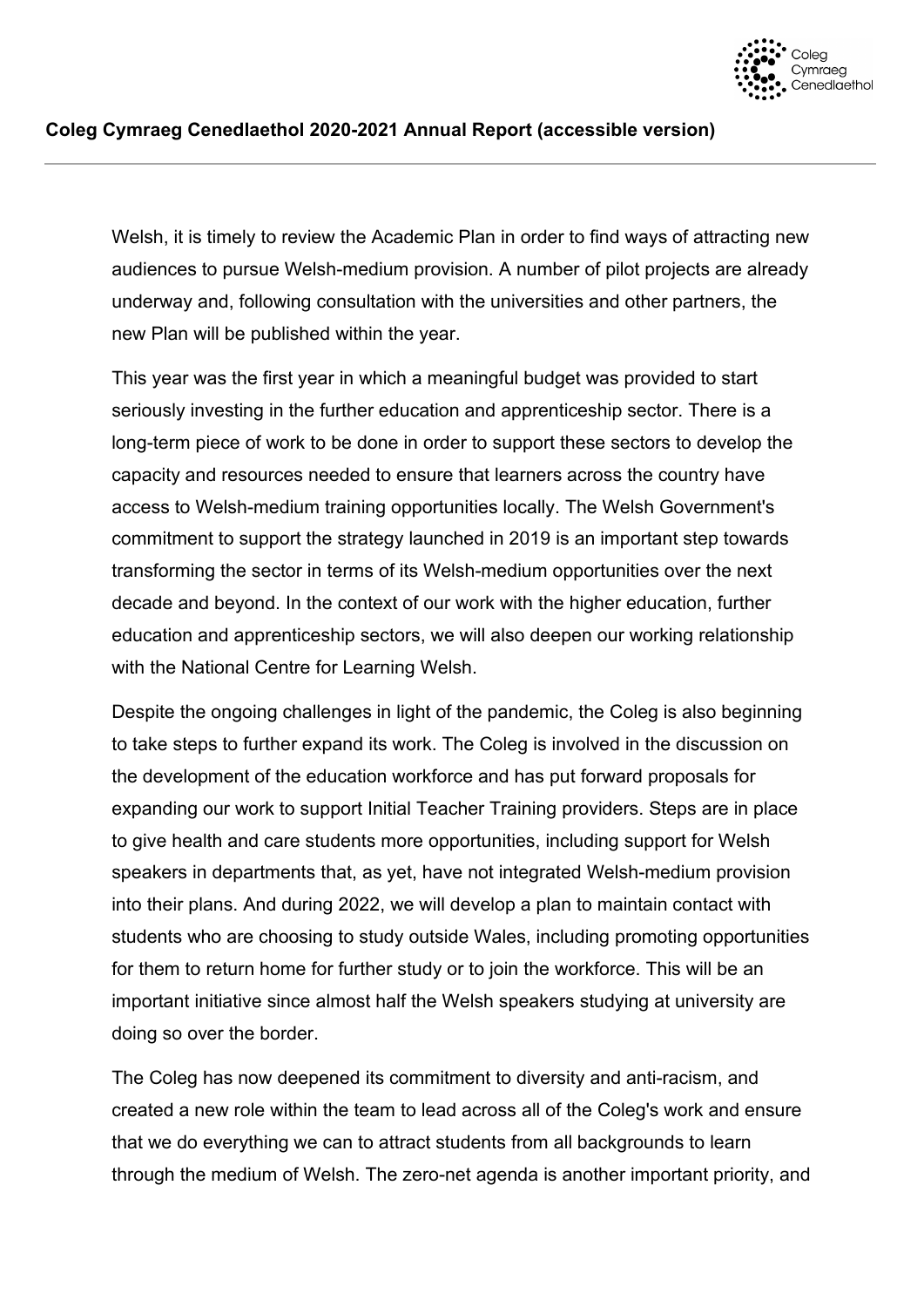

we are working with Mudiad Meithrin to review all our activities and to develop new sustainable policies where relevant.

During another challenging year, without being able to meet regularly with colleagues, I would like to express my gratitude to the Coleg's staff for their support and commitment. As ever, I am indebted to them, as are members of the Board, for their enthusiasm and energy. I have now worked with many of them, at the Coleg and its predecessor, the Centre for Welsh-medium Higher Education, for fifteen years and more, but my thanks to everyone, whatever their length of service or their roles at the Coleg, are equally warm. As the Coleg's work develops, we will be welcoming new members to the team over the coming months and wishing others well as they move on to new challenges.

In conclusion, I would like to thank members of the Board, and in particular the acting Chair, Llinos Roberts, as well as the wider Coleg community for their support and contribution to our work during a difficult year.

As this report was being prepared we received the exceptionally sad news about the untimely death of the Welsh Language Commissioner, Aled Roberts. Aled was extremely supportive of the Coleg's work whilst he was a member of the National Assembly and it was a pleasure to work with him more recently in his role as Welsh Language Commissioner. We will feel his loss greatly and we extend our full condolences to Llinos and the family.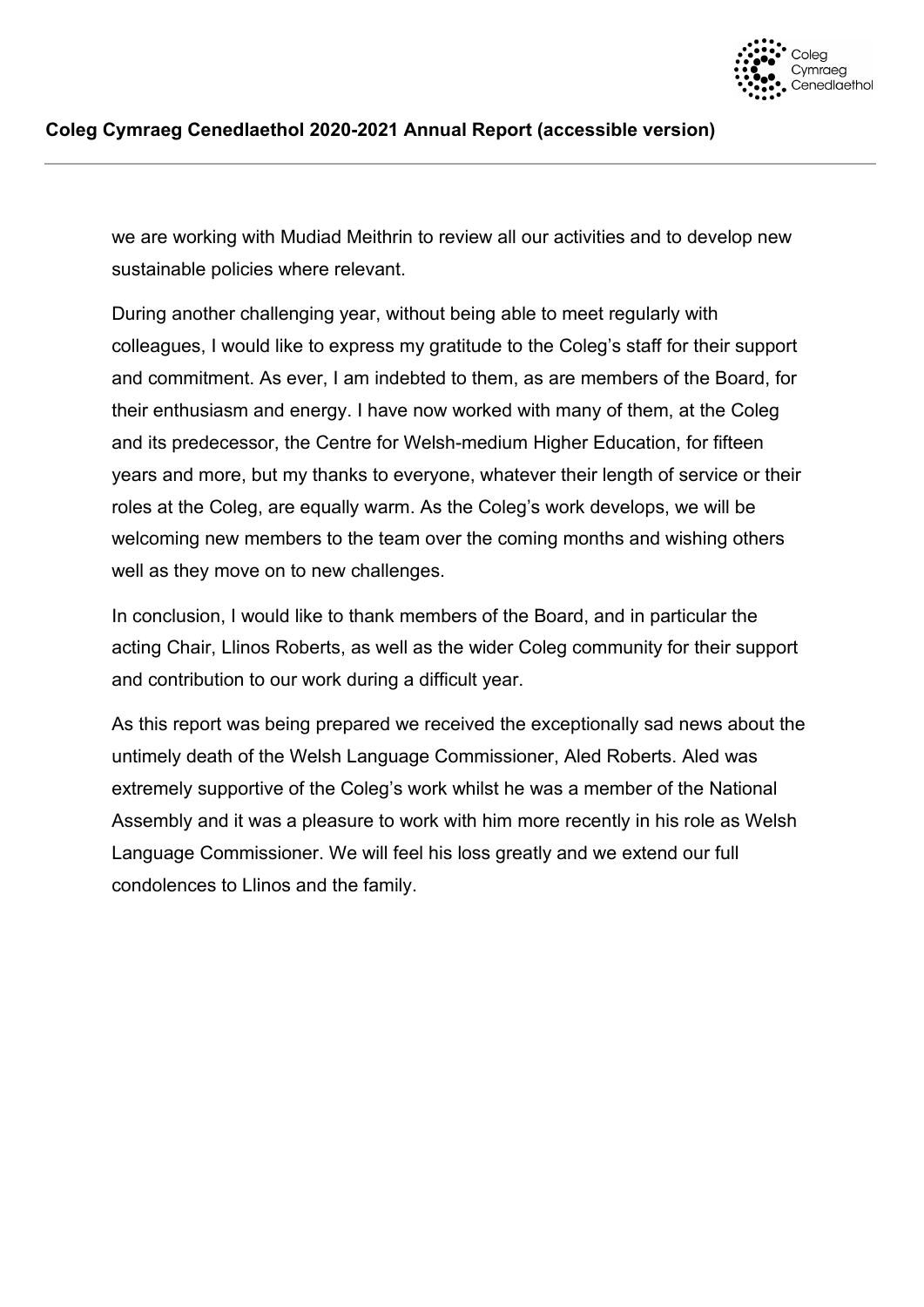

# <span id="page-5-0"></span>**Part 2: Progress towards achieving the objectives of the Strategic Plan**

The Coleg's [Strategic Plan](http://www.colegcymraeg.ac.uk/en/media/main/dogfennau-ccc/dogfennaucorfforaethol/Strategic-Plan.pdf) was launched in February 2020. The Plan outlines the Coleg's vision and values for the period up to 2025 and outlines the strategic priorities for achieving the vision.

## **Watch a [short film](http://www.colegcymraeg.ac.uk/en/aboutus/formsanddocuments/strategicplan/) introducing the Strategic Plan**

Our role as a national strategic planning body is to support and influence partners with the resources provided by the Welsh Government to promote post-statutory education through the medium of Welsh.

This annual report shows the progress made by the Coleg and its partners, during 2020-21, towards the achievement of the Plan's objectives across three fields:

- Field 1: The learner experience
- Field 2: Provision
- Field 3: Employers' awareness of the importance of bilingual skills.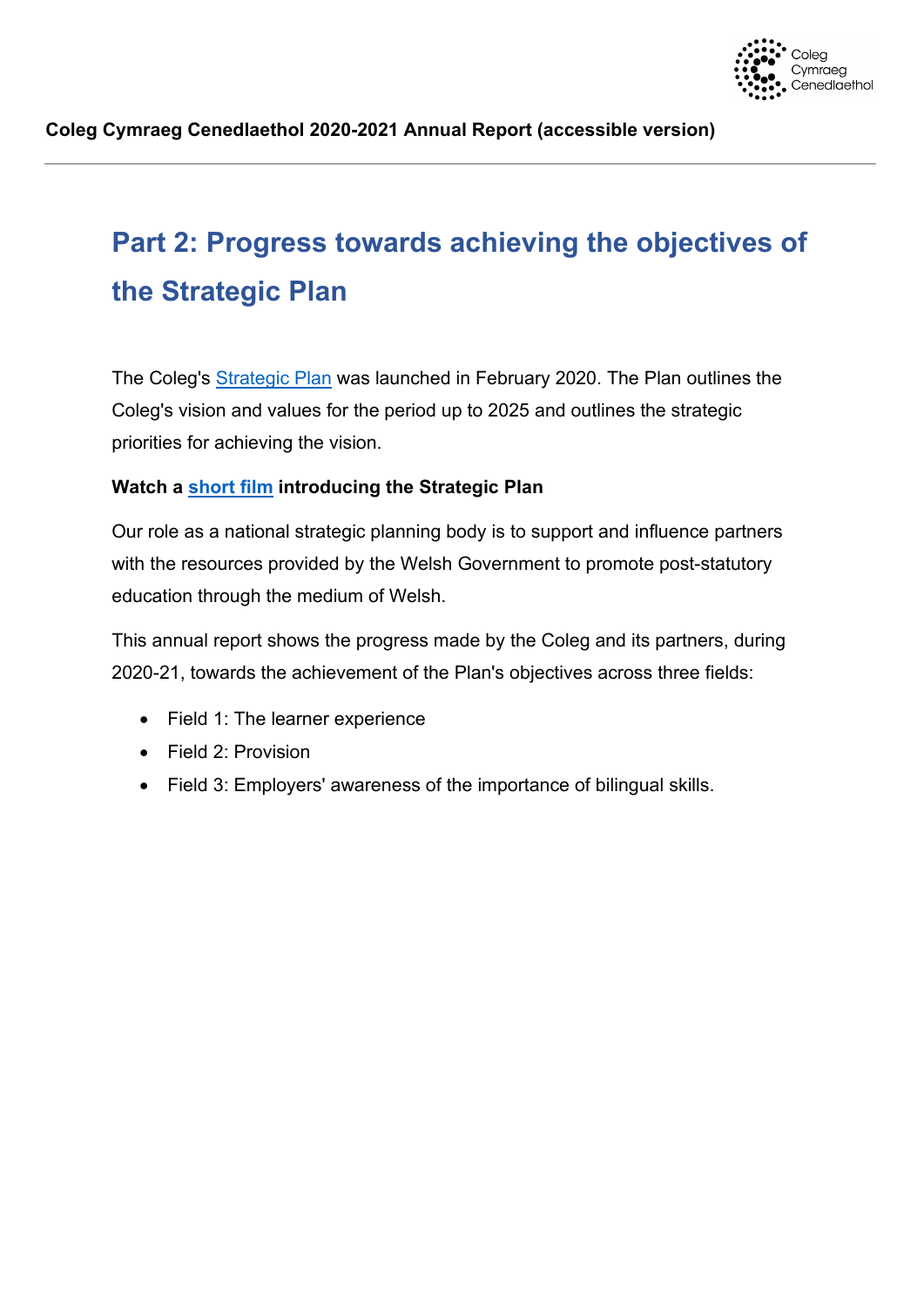

## <span id="page-6-0"></span>**Field 1: The learner experience**

#### <span id="page-6-1"></span>The learner experience: Objective 1

The Coleg aims to collaborate with partners to ensure an increase in the number of students and/or the percentages benefiting from Welsh-medium and/or bilingual provision across the post-compulsory sector.

## *Higher Education*

## Higher education data report

The past few years have been rather mixed for Welsh universities – a volatile period of repeated ebb and flow in the number of students choosing to study in Wales, and a period of financial challenges leading to restructures and cuts. Unfortunately, despite the significant progress made in the Coleg's early years, the number of students studying through the medium of Welsh is now flatlining and waning a little.

The number of full-time students studying some of their undergraduate degree scheme in Welsh is holding up generally, and remains significantly higher than it was in 2011 when the Coleg was established. This is also true of the number of full-time postgraduate students, although the drop between 2018/19 and 2019/20 goes against the recent trend of modest but steady increases. However, the number of part-time students studying some of their course through the medium of Welsh has fallen (undergraduate and postgraduate), reflecting a general pattern across the sector as a whole over the last decade.

When the 2020/21 data is published, it is likely that the global pandemic will also have had an impact on Welsh-medium numbers. Despite the introduction of emergency measures to educate students online and through blended learning, the lack of 'in-person' contact has limited the ability of staff to encourage students to study through the medium of Welsh.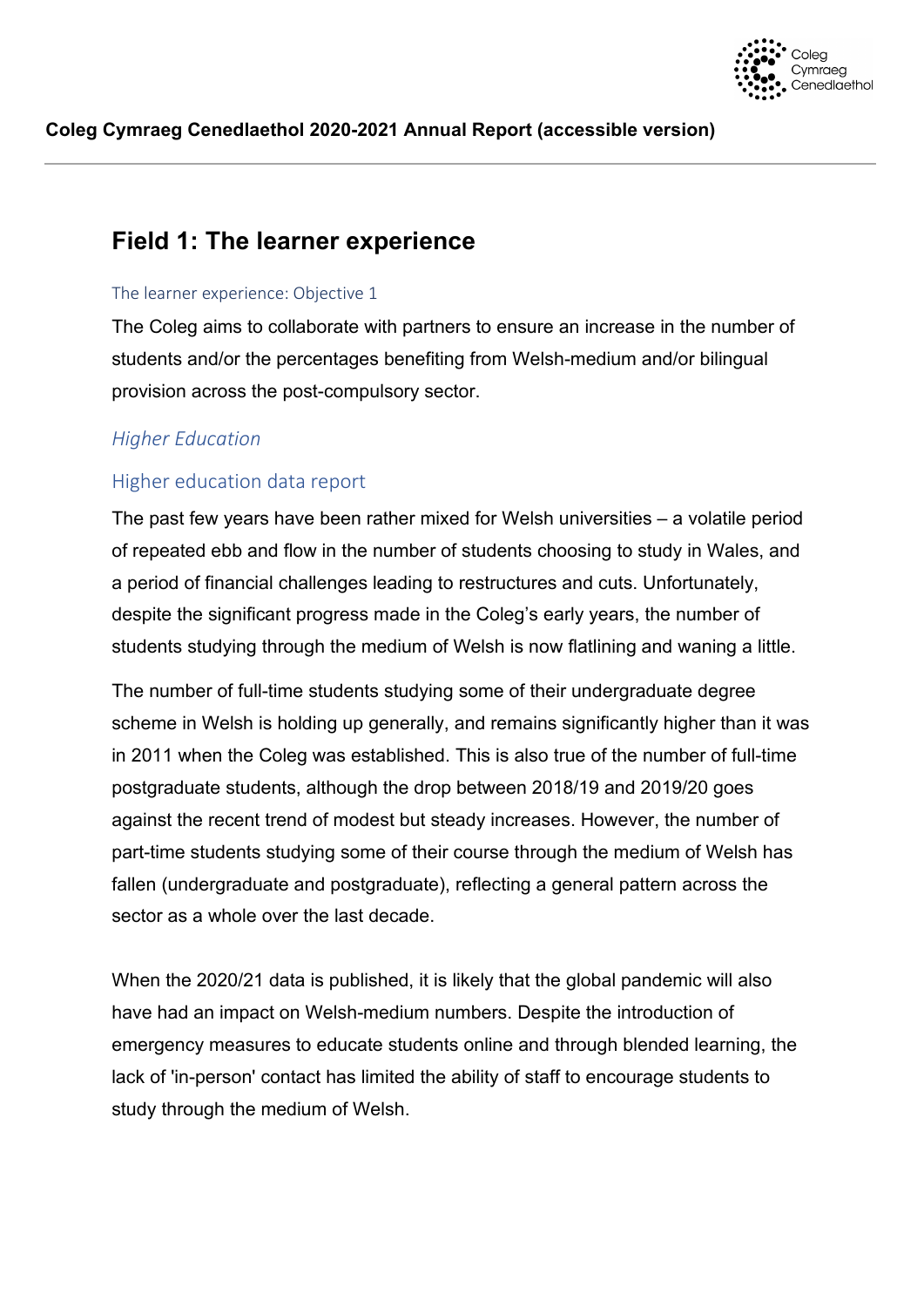

In the meantime, the Coleg has begun consulting on the priorities for its new Higher Education Academic Plan, which will include a number of exciting plans and strategies to expand Welsh-medium study opportunities for students and attract new audiences.

## **Table 1: Students at all universities studying 'some' through Welsh, by level and mode of study, 2010/11 – 2019/20**

| <b>Method</b>    | 2011/ | 2012/ | 2013/ | 2014/ | 2015/ | 2016/ | 2017/ | 2018/ | 2019/ |
|------------------|-------|-------|-------|-------|-------|-------|-------|-------|-------|
| and mode         | 12    | 13    | 14    | 15    | 16    | 17    | 18    | 19    | 20    |
| of study         |       |       |       |       |       |       |       |       |       |
| <b>Undergrad</b> |       |       |       |       |       |       |       |       |       |
| uate full-       | 2,705 | 3,380 | 3,590 | 3,465 | 4,610 | 4,350 | 4,570 | 4,505 | 4,375 |
| time             |       |       |       |       |       |       |       |       |       |
| <b>Undergrad</b> |       |       |       |       |       |       |       |       |       |
| uate part-       | 365   | 475   | 510   | 575   | 740   | 810   | 705   | 740   | 500   |
| time             |       |       |       |       |       |       |       |       |       |
| Postgradu        |       |       |       |       |       |       |       |       |       |
| ate full-        | 1,500 | 1,415 | 855   | 1,430 | 1,960 | 880   | 900   | 885   | 885   |
| time             |       |       |       |       |       |       |       |       |       |
| Postgradu        |       |       |       |       |       |       |       |       |       |
| ate part-        | 130   | 195   | 220   | 890   | 395   | 745   | 230   | 140   | 155   |
| time             |       |       |       |       |       |       |       |       |       |
|                  | 4,700 | 5,465 | 5,175 | 6,360 | 7,705 | 6,785 | 6,405 | 6,270 | 5,915 |

Data source: 'Welsh Language in Higher Education' Statistical Bulletin, 2019/20 (29 July 2020)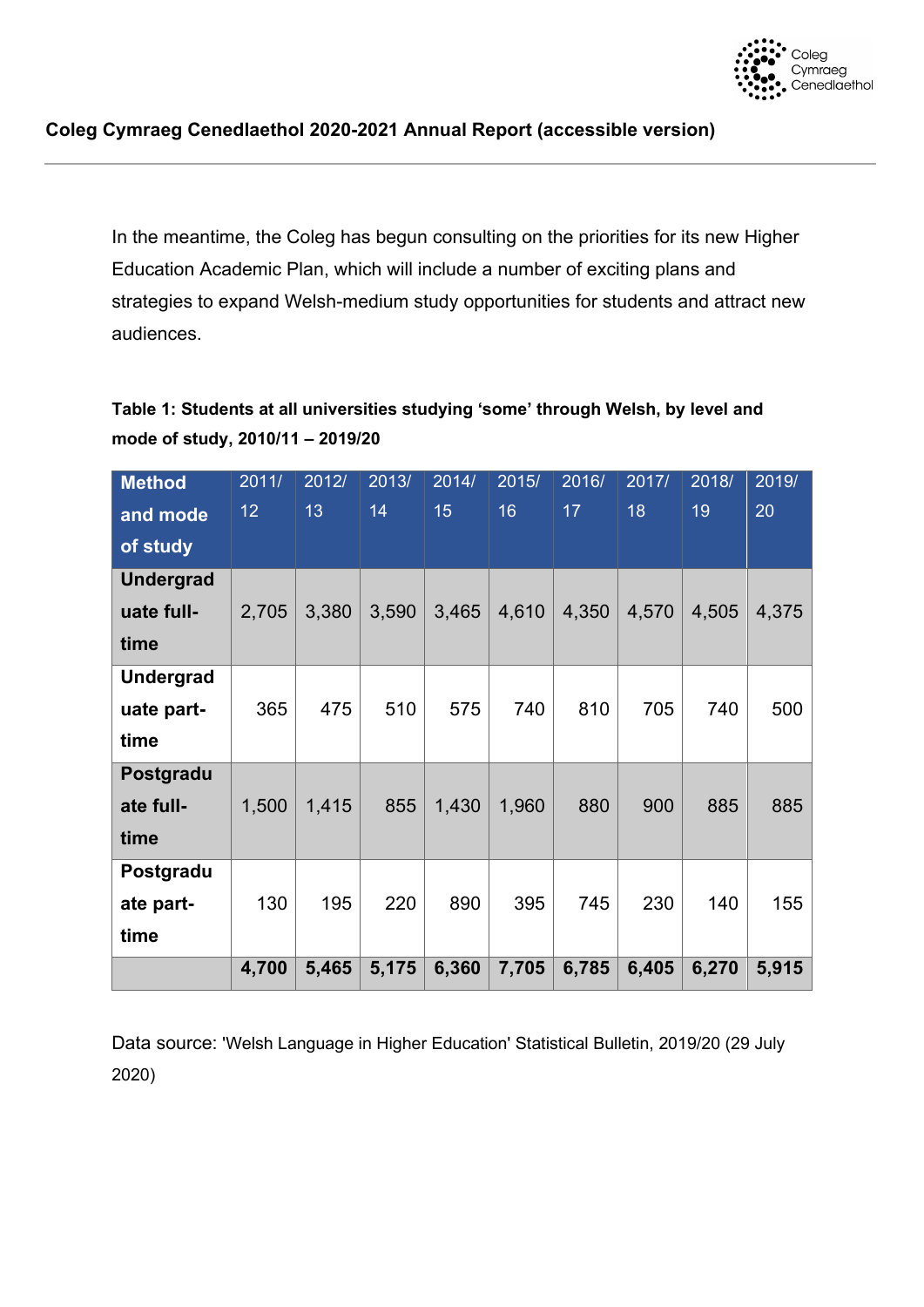

## Case study 1: Expanding the Incentive Scholarships

In response to the challenges faced in attracting students to study through the medium of Welsh during the Covid-19 pandemic, the Coleg's Incentive Scholarships Scheme was expanded in 2020/21. Over 500 Incentive Scholarships were awarded to students who made a commitment to study at least 40 credits a year through the medium of Welsh in any subject area. This is the highest number of students ever to receive an Incentive Scholarship from the Coleg Cymraeg.

Mikey Denman is studying Nursing at Swansea University and received an Incentive Scholarship from the Coleg Cymraeg.

Mikey said, "The Coleg Cymraeg scholarship has helped me greatly. One element is that I've been able to continue my studies through the medium of Welsh which has made my university experience so much better. The Incentive Scholarship also means £500 a year over the course of my degree, which has helped significantly in reducing the financial burden."

## Case study 2: Emily Pemberton, Cardiff University

Emily Pemberton is one of the bright students undertaking a part of their Philosophy course through the medium of Welsh at Cardiff University. Emily grew up in an English-speaking home in the Grangetown area and studied at Ysgol Gyfun Plasmawr before starting her course at Cardiff University. Emily also had the experience recently of contributing to the creation of a brand new unit on the life and work of political philosopher Frantz Fanon with her lecturer Dr Huw L. Williams as part of a [Digital Learning Materials](https://www.colegcymraeg.ac.uk/en/aboutus/news/pennawd-12237-en.aspx) project funded by the Higher Education Funding Council for Wales Investment and Recovery Fund. These materials will be released during the 2021/22 academic year.

Emily said, "Over the last few years, it's been a privilege to work within Welsh language circles while building relationships with new individuals and friends from different degree courses. The experience has enabled me to develop my language skills at an academic level, my confidence as a Welsh speaker, and perhaps more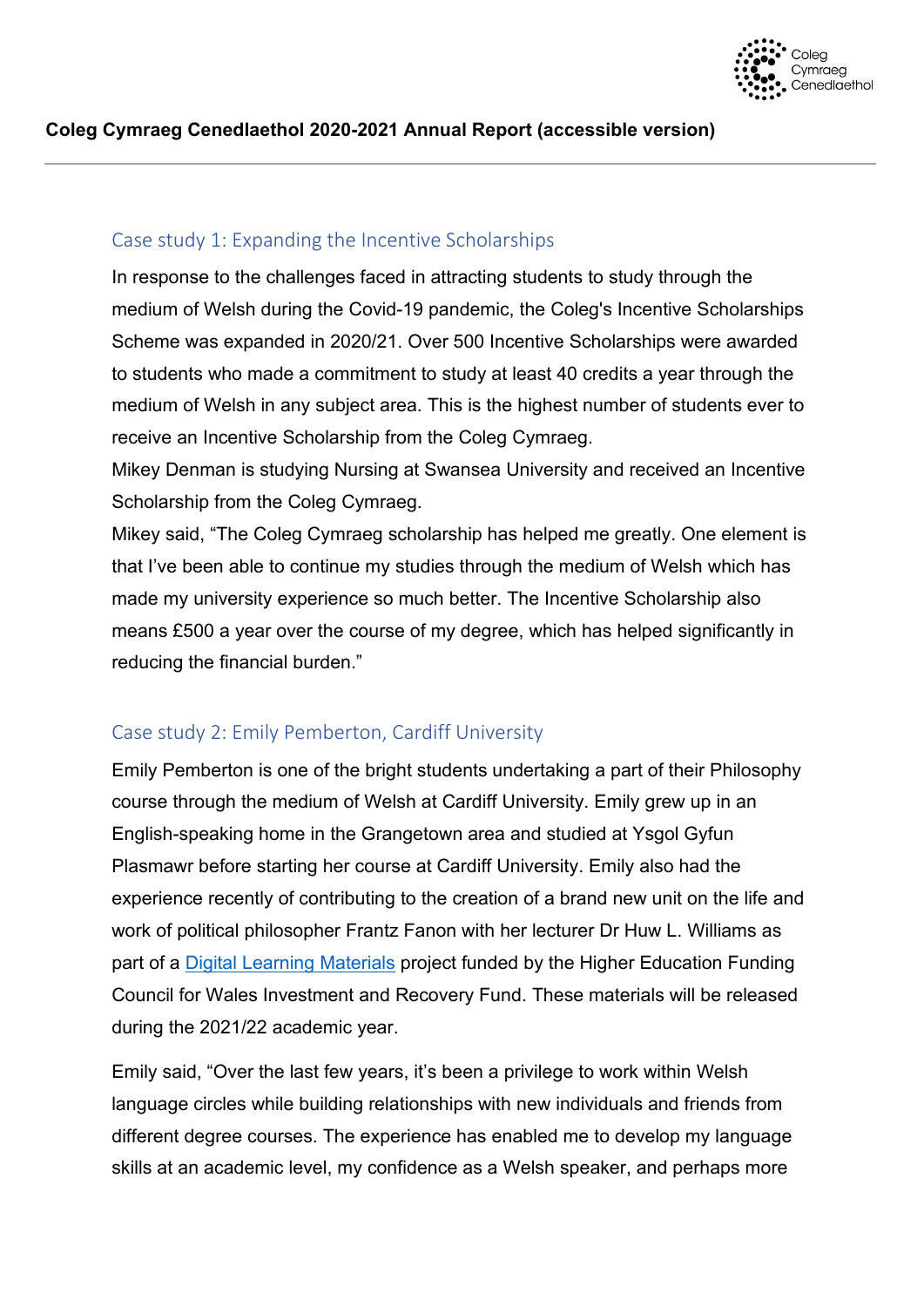

importantly has ensured that I enjoy the language and use it more often in general. Also, it's important for me personally to normalize the use of the language at all levels, because like so many others across the country, I saw the language as a 'language of school' – and even though I'm still using it at university, I now see Welsh as a much broader and more vibrant language.

"I'm studying, and therefore living, through the medium of Welsh. Working on some materials for the Coleg has been a positive experience in reflecting on the skills I have and trying to summarize parts of my knowledge, which is the opposite of what students tend to do when forming arguments and essays that are thousands of words long. All the different elements of everything I've done over the last few years through the medium of Welsh show that we live in a multilingual country, and I hope we'll see more students choosing to study through Welsh."

## *Further Education and Apprenticeships*

## Further education and apprenticeships data report

We continue to support all Further Education institutions in developing their provision in the priority areas of the Further Education and Apprenticeship Action Plan. That work is currently focused on some subjects in some colleges, so the impact of this investment on national figures will be seen in the medium term.

The Government's Further Education and Apprenticeship Statistical Bulletin now reports consistently on Welsh-medium learning activities, and some progress can be seen in the further education and work-based learning sectors over the last two years.

| Year    | <b>Further</b> | Work based |
|---------|----------------|------------|
|         | education      | learning   |
| 2017/18 | 7.3%           | 10.3%      |
| 2018/19 | 8.7%           | 11.9%      |

#### **Table 2: Learning activities with at least a Welsh Language element**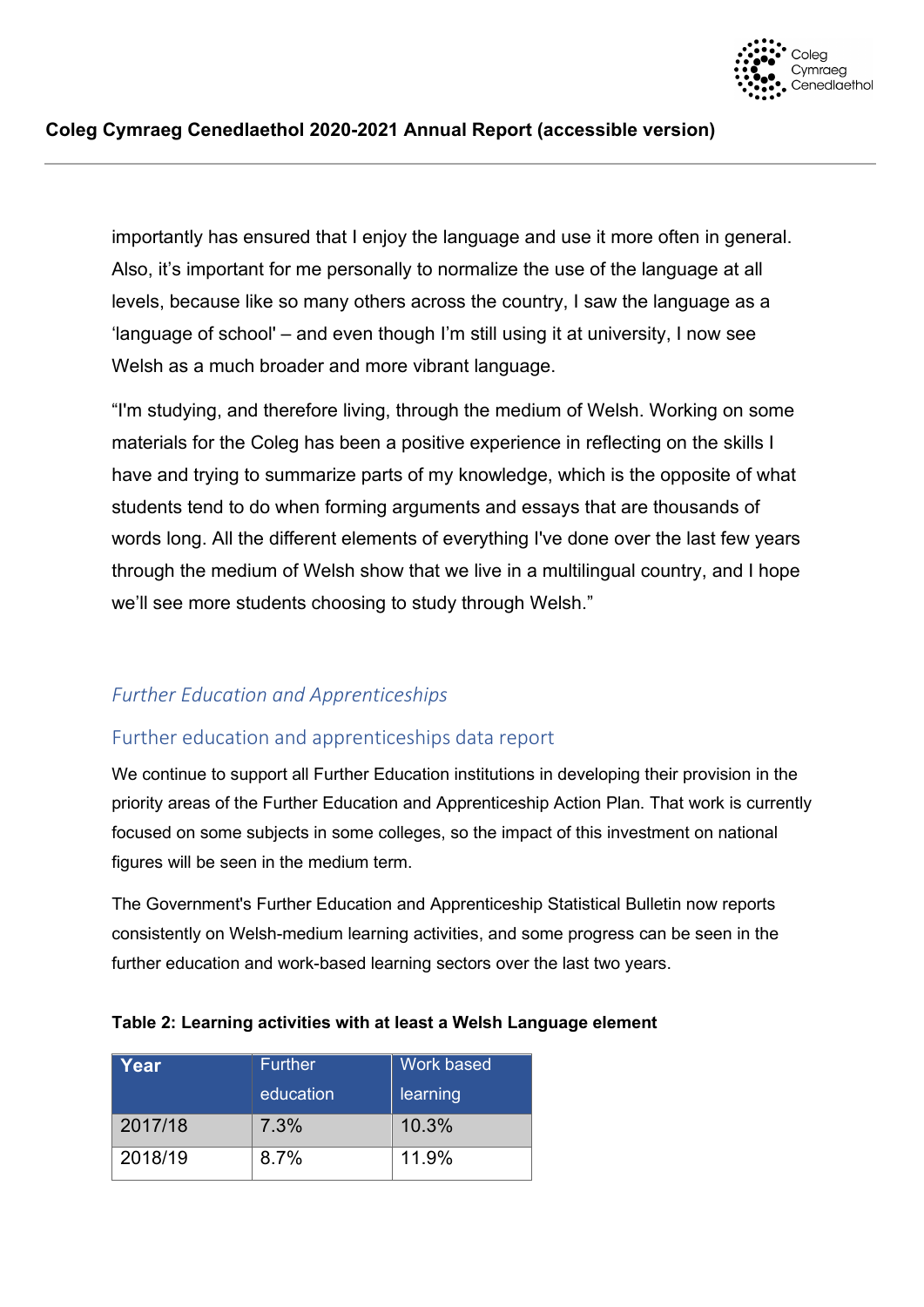

| 2019/20 | 8.8% | 13.0% |  |
|---------|------|-------|--|
|         |      |       |  |

Data source: [Current LLWR data report](https://gov.wales/sites/default/files/statistics-and-research/2021-02/further-education-work-based-learning-and-adult-learning-august-2019-july-2020-643.pdf) (page 17)

## Case study: Ifan Phillips wins the William Salesbury Further Education and

## Apprenitceships Award

The Coleg's Annual Awards were presented to some of the most dedicated Welsh-speaking students and to Welsh-medium lecturers who made a significant contribution to Welshmedium post-compulsory education during the 2020-21 academic year.

*One of those awards was the William Salesbury Further Education and Apprenticeship Award, which* recognizes the contribution of a learner or apprentice to Welsh language life and culture within a further education college or apprenticeship provider.

The award winner in 2020-21 was **Ifan Phillips, Apprentice in Electrical Installations at Pembrokeshire College,** for his contribution to the promotion of Welsh-medium and bilingual apprenticeships at the College. Ifan said:

"It was a privilege and an honour to receive this award just as it was a privilege and an honour to become an ambassador for the Coleg Cymraeg and Pembrokeshire College. The support and inspiration I've received from the Coleg Cymraeg, Pembrokeshire College and my family has been invaluable in helping me complete my level two apprenticeship, and I'm sure it will be a huge help to me in completing my level three apprenticeship in the near future."

Ifan received a trophy and a cash prize of £200.

[The awards ceremony can be watched back here](https://youtu.be/CDZSp__yTAY)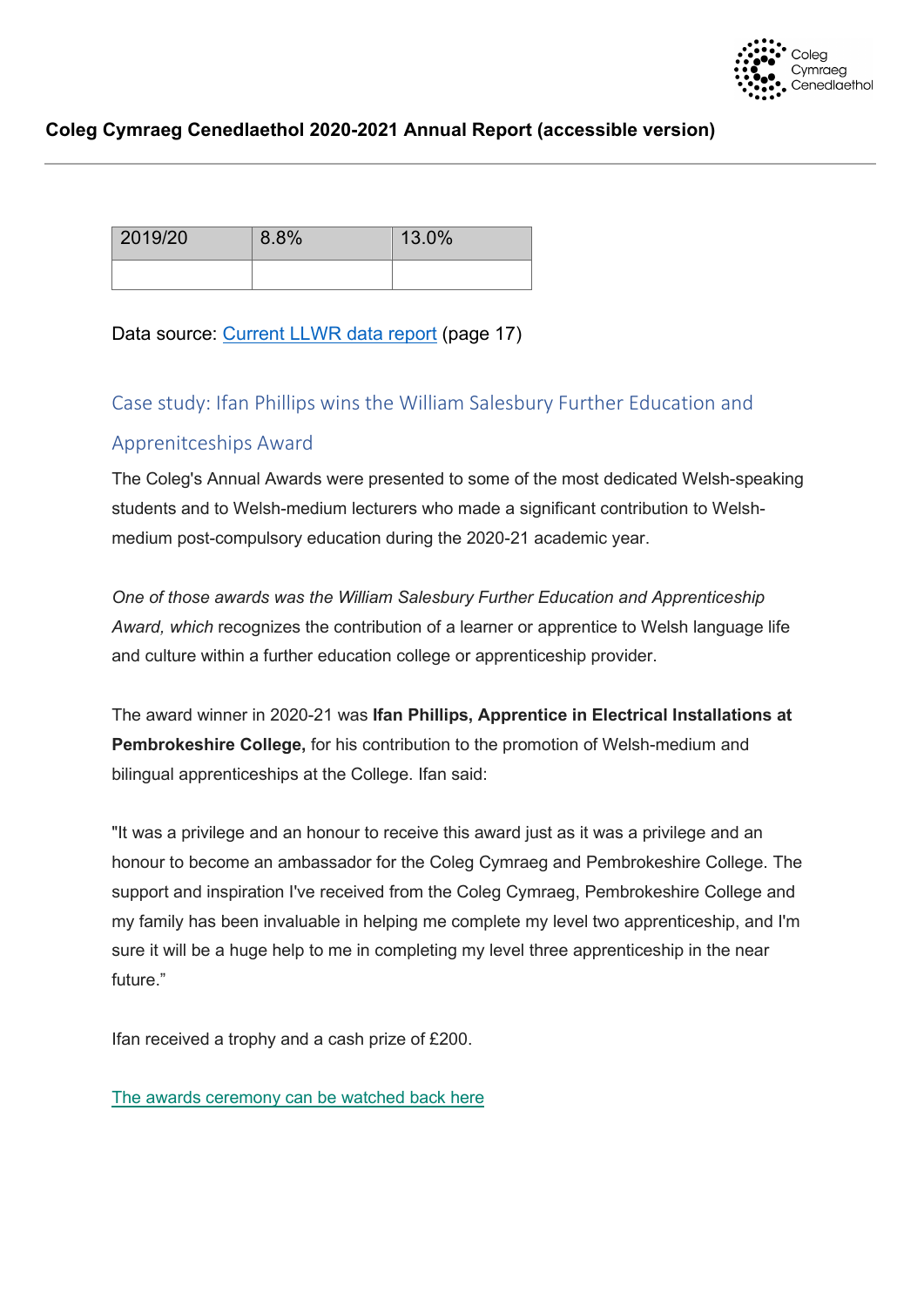

#### <span id="page-11-0"></span>The learner experience: Objective 2

Together with our partners, we aim to ensure high-quality Welsh-medium and bilingual provision

## *Higher Education*

## Higher education data report

The official data of the Teaching Excellence Framework (TEF) shows how the experience of students receiving their education through the medium of Welsh or bilingually compares with other students. The data indicates that Welsh-medium and bilingual students feel they have more favourable educational experiences than other students. It shows they are also more likely to secure work / further study after graduating, with the work in question being more likely to be at graduate level.

## **Table 3: Latest data from the Teaching Excellence Framework (TEF) on students' experience by medium**

|                                     | Medium of      |       |
|-------------------------------------|----------------|-------|
|                                     | teaching       |       |
|                                     | <b>English</b> | Welsh |
| Happy with the standard of teaching | 86             | 89    |
| on the course                       |                |       |
| Happy with the standard of          | 73             | 77    |
| assessment and feedback             |                |       |
| Happy with the academic support     | 82             | 86    |
| The percentage in employment or     | 93             | 97    |
| further study after graduating      |                |       |
| The percentage in highly skilled    | 67             | 73    |
| employment or further study after   |                |       |
| graduating                          |                |       |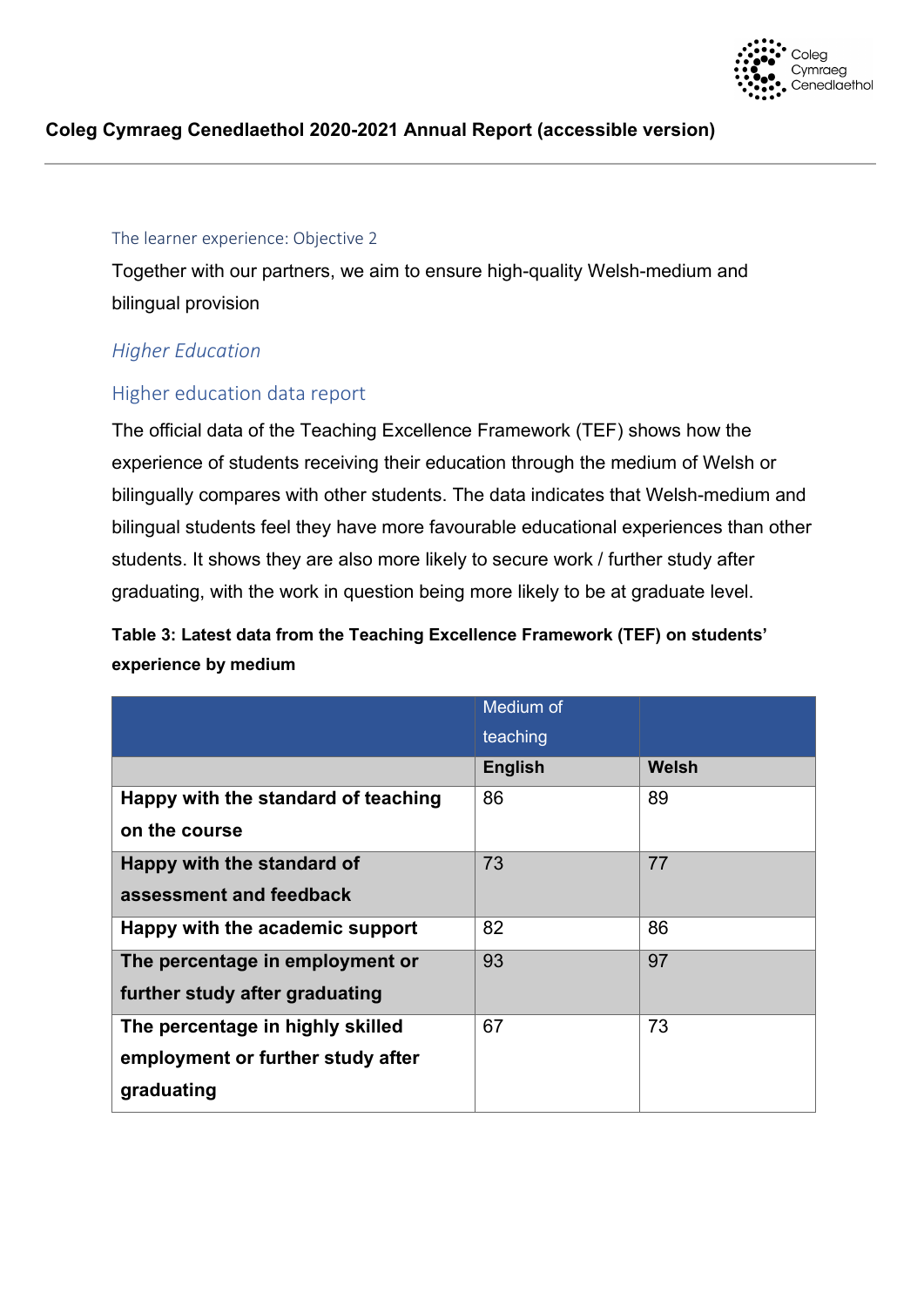

Data source: Teaching Excellence Framework Data for Welsh Universities (2017, 2018, 2019). The OfS (Office for Students) aims to publish the next set of data in 2023.

## Case study 1: Welsh Research and Research Scholarships excelling

According to a [report](https://gov.wales/performance-based-assessment-welsh-research-base) published in August 2021, the Welsh research sector 'punches above its weight', accounting for '4% of all UK publications and 0.3% of global scholarly output'. The Coleg Cymraeg's Research Scholarships contribute annually to the development of the next generation of researchers, and Bedwyr ab Ion is one of the students currently studying for a PhD in Medicinal Chemistry with the Coleg's support. Bedwyr also contributed to the poster session at the Coleg's [Science](https://www.porth.ac.uk/en/collection/cynhadledd-wyddonol-2021)  [Conference](https://www.porth.ac.uk/en/collection/cynhadledd-wyddonol-2021) in June 2021.

Bedwyr graduated from Oxford University in 2019 with a masters degree in Chemistry (MChem), before returning home to continue his studies. He is now studying for a doctorate and is part of Cardiff University's Medicines Discovery Institute. His research aims to develop therapies for neurodegenerative (prion) diseases through the use of Medicinal Chemistry. Bedwyr hopes to break new ground in the Welsh language with his research, and in order to achieve this ambitious goal, he must use a number of different scientific disciplines, such as synthetic and computational chemistry, biochemistry and biology.

## Case study 2: Associate Lecturer Awards 2021 Winners

A large number of nominations were received for the Associate Lecturer Awards in 2021, and the standard of the nominations was excellent once again this year. The Student Award, which gave students the opportunity to nominate a lecturer who had made a big difference to their lives at university, was awarded to Geraint Forster, Senior Lecturer in Sport and Exercise Science at the University of Wales Trinity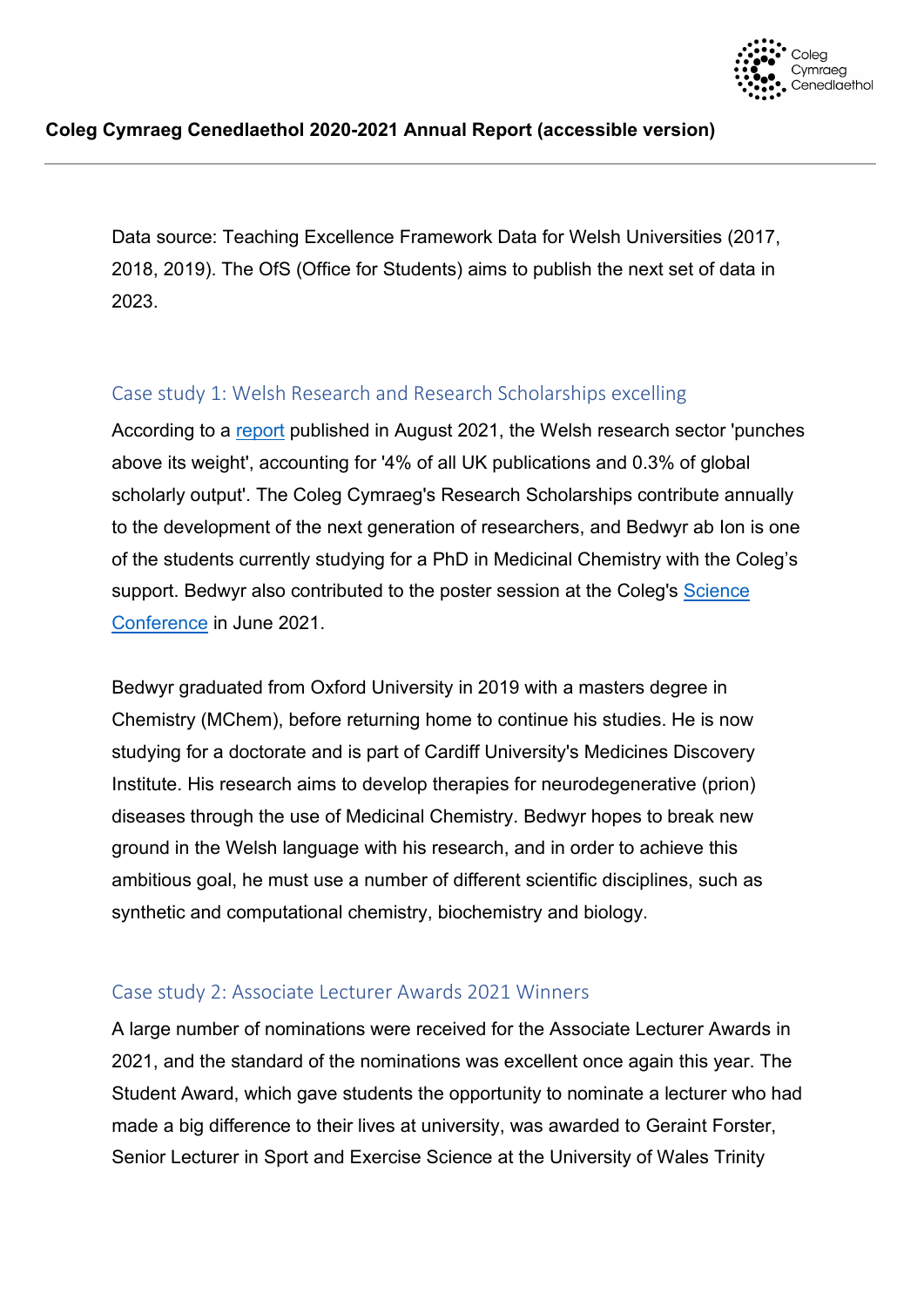

Saint David, for the positive impact his work is having on student experience in the department.

In accepting the award, Geraint Forster said:

"It's a privilege to receive this award. The student experience is the most important part of my role as an educator, and recognition from students is invaluable. Many thanks to the students who nominated me and to the Coleg Cymraeg for the award." The Outstanding Contribution to Welsh-medium education Award goes to an individual who deserves to be honoured for their outstanding contribution to higher education beyond their professional role. This year's award winner was Dr Lowri Cunnington Wynn, Lecturer in Criminology at Aberystwyth University, for her tireless work developing the Welsh-medium provision in the Department of Law and Criminology, attracting students to study the subject through the medium of Welsh, encouraging current students to choose Welsh-medium modules, and improving the Welsh-medium resources available.

In accepting the award, Dr Lowri Cunnington Wynn said:

"It's a huge privilege to receive this award. Teaching Criminology as a subject is very important to me, but teaching such a unique subject in Welsh is more important to me than anything. No lecturer expects to be thanked for the work they do, but I'm very grateful for this award."

## Case study 3: Creating high quality resources

#### New Welsh-French / French-Welsh dictionary published

Datgarboneiddio ('se décarboniser'), hunlun ('selfie' or 'égoportrait') and Covid hir ('Covid long') – these are some of the contemporary words included in a new [Welsh-](https://colegcymraeg.sharepoint.com/sites/MewnRwyd/dogfennau/Llywodraethiant/Adroddiad%20Blynyddol/Adroddiad%20Blynyddol%202020-21/Adran%201%20-%20y%20prif%20adroddiad%20-%20testun/geiriadurffrangeg.cymru)[French / French-Welsh dictionary.](https://colegcymraeg.sharepoint.com/sites/MewnRwyd/dogfennau/Llywodraethiant/Adroddiad%20Blynyddol/Adroddiad%20Blynyddol%202020-21/Adran%201%20-%20y%20prif%20adroddiad%20-%20testun/geiriadurffrangeg.cymru)

The Coleg commissioned the dictionary in response to clear demand from Modern Languages lecturers and students. It is suitable for students studying for a degree in the subject, as well as A level students and professionals, and like the vast majority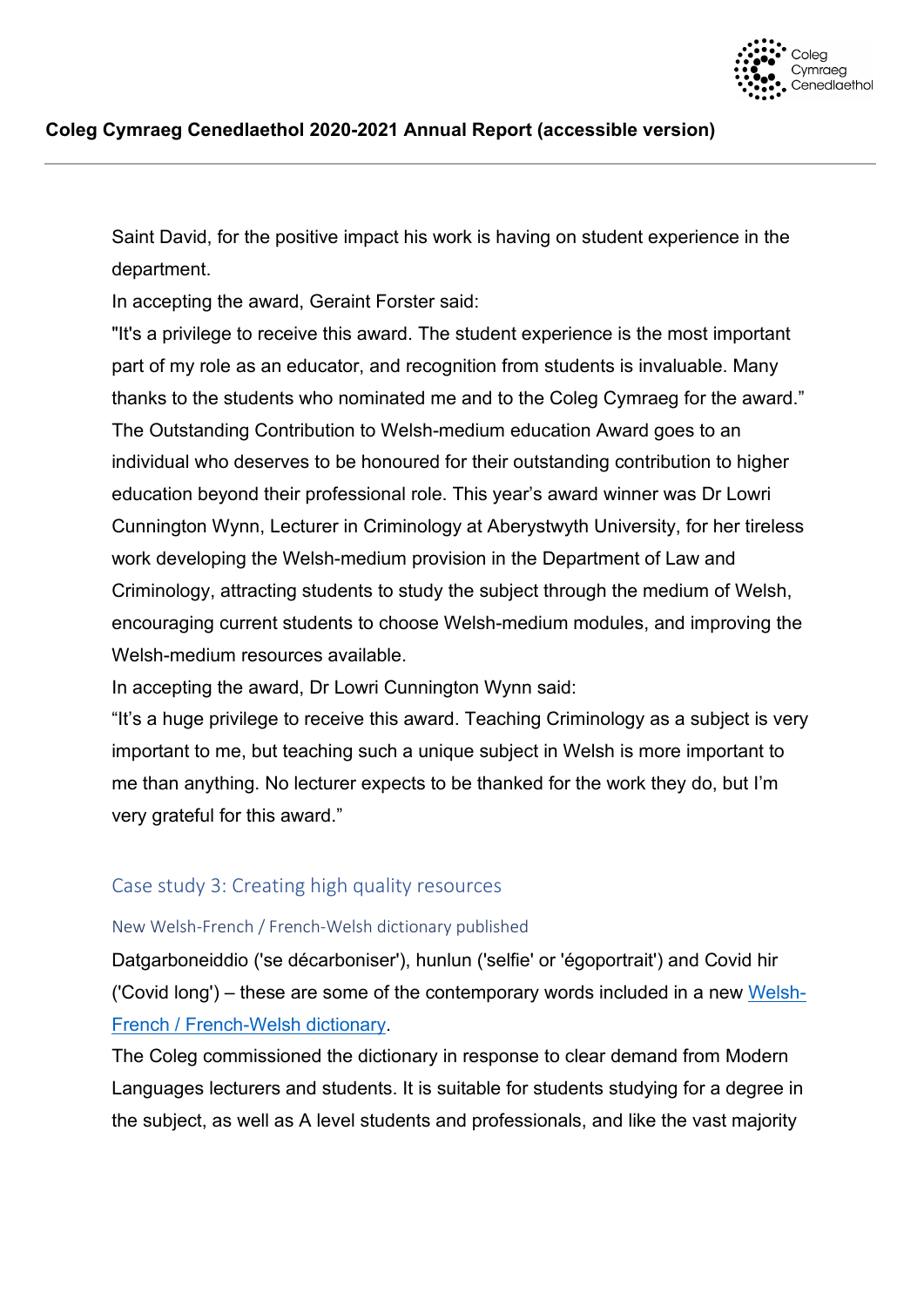

of the Coleg's resources, is available online free of charge. It was based on a dictionary published by CAA in 2001, with thousands of new words added. Bethan Lovibond from Bangor University said: "As a student studying French through the medium of Welsh, the dictionary has helped me to translate from both languages more easily, and is faster than using an English dictionary as well."

#### *Introduction to Marketing* e-book

*[Cyflwyniad i Farchnata](https://www.porth.ac.uk/en/collection/e-lyfr-cyflwyniad-i-farchnata)* [introduction to marketing] is the first ever Welsh language textbook in the field of marketing. Aimed at students studying Business, Management, Communications and Marketing, it will also be of practical use to businesses and communications and marketing practitioners in voluntary and public institutions. It is an e-book with many interactive and multi-touch elements. Llŷr Roberts, the e-book's editor and Senior Lecturer in Business and Marketing at the University of South Wales, said: "The book is intended to give an overview of the role of marketing within business and society and to explain how to go about marketing something in the real world. There is a focus throughout the e-book on employability, sustainability and digital marketing, and it includes a number of case studies of Welsh companies and institutions."

A spokesperson for the Chartered Institute of Marketing (CIM), the leading professional body for the marketing profession, added: "We welcome the publication of this innovative and comprehensive e-book. It will be valuable in supporting students' learning through the medium of Welsh and in opening doors to professional careers."

#### *Turning the Tide in Thirty Years*

The Coleg invited applications from the Welsh Government's Welsh in Education Fund to support activities and resources that promote Welsh as an A level subject. Rhagoriaith at the University of Wales Trinity Saint David was commissioned to create the

online resource, which is hosted on the Coleg's [Porth Adnoddau.](https://www.porth.ac.uk/en/collection/troi-r-trai-mewn-trideg-mlynedd-pwysigrwydd-y-gymraeg-yn-y-gymru-fodern)

The proactive module is attractive and offers an insight into the place and importance of the Welsh language in contemporary Wales.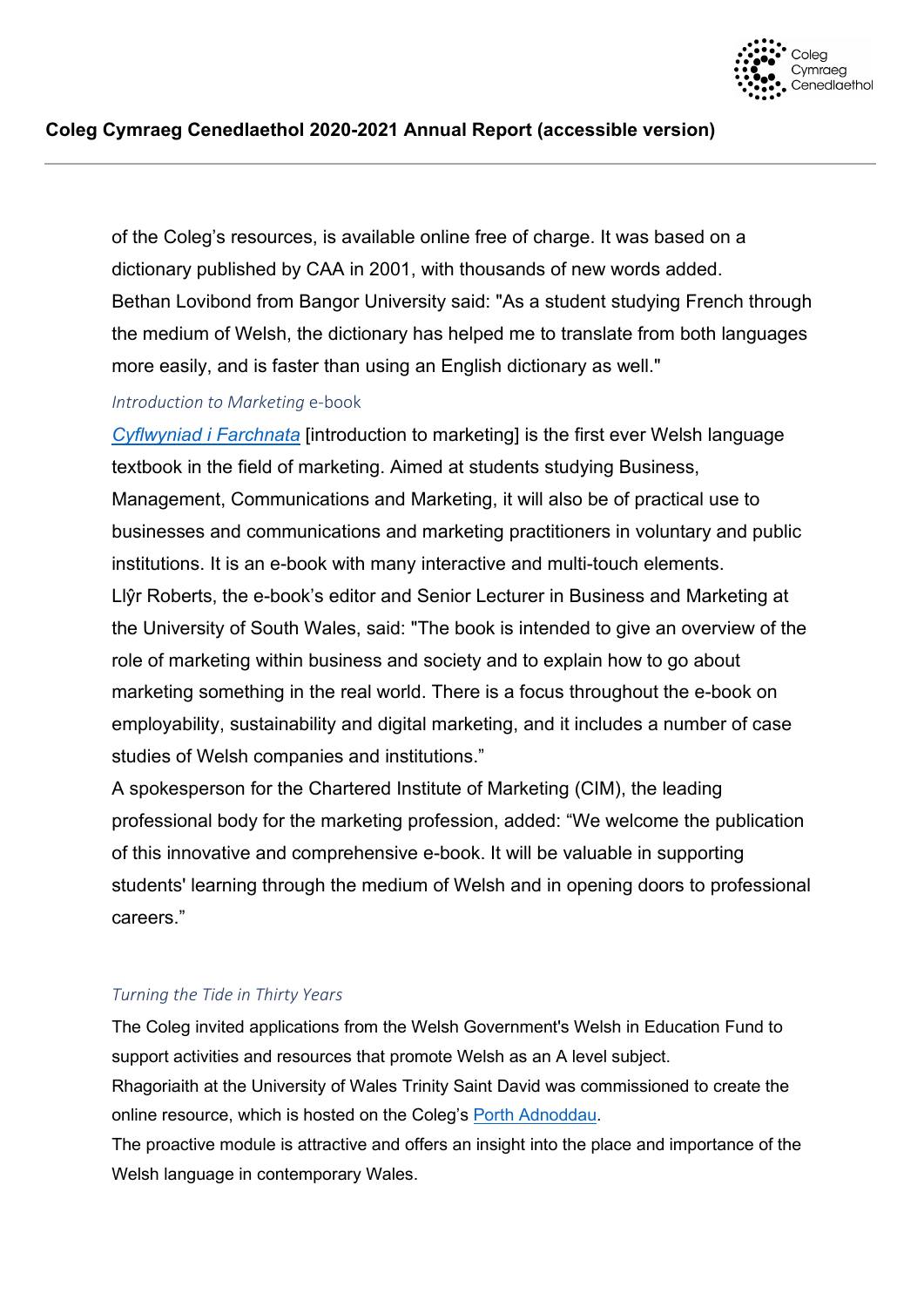

It can be used in many contexts and across disciplines, and the main message throughout is the need for a workforce with good Welsh language skills. Particular consideration is given, therefore, to the benefits of continuing to study Welsh after GCSE. There is a focus on several sectors that are part of public life in Wales, and specifically the role of the Welsh language in education.

The interactive aspects are a great way to remember context and facts, and the resource appeals to many groups – from pupils and teachers to students, lecturers and wider audiences.

It raises important questions about the contribution everyone can make to reaching the Welsh Government's goal of one million speakers in 30 years' time.

*Troi'r Trai mewn Tri Deg Mlynedd / Turning the Tide in Thirty Years* won the Welsh-medium Resource Award at the Coleg's Associate Lecturer awards in 2021.

## *Further Education and Apprenticeships*

## Further education and apprenticeships data report

Ensuring high-quality Welsh-medium and bilingual provision is a priority for the Coleg. Over the next few years, as Estyn resumes its inspections of the further education colleges, we will be able to further develop our understanding of the quality of the Welsh-medium and bilingual provision offered by the colleges with the support of the Coleg.

In the meantime, during 2020-21, the Government undertook a survey of the impact of Covid-19 on learners aged 16 and over in further education colleges, school sixth forms and in work-based learning. Of those who spoke Welsh, the survey shows that the majority of learners who responded (79%) continued to learn through the medium of Welsh / bilingually and were satisfied with the availability of Welshmedium resources (77%). It is clear that challenges remain in ensuring sufficient opportunities for learners to attend social activities (including online) to speak Welsh with other learners beyond their course (31% disagreed that they had received such opportunities).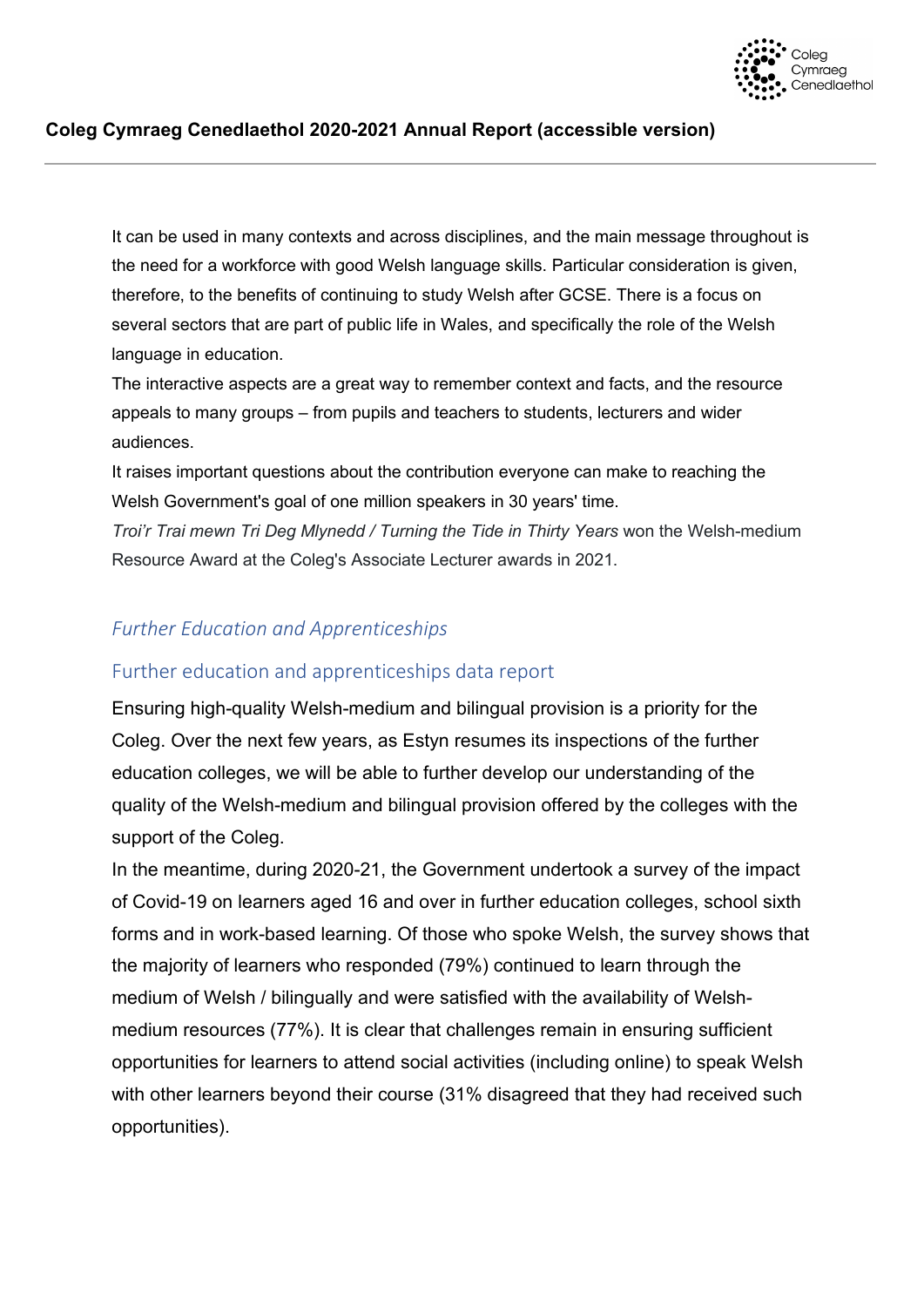

The Coleg also focuses on ensuring the best experience for learners studying bilingually by developing attractive digital resources across a range of priority subjects.

Data source: [Effect of COVID-19 on learners survey \(2020\)](https://gov.wales/sites/default/files/statistics-and-research/2021-03/survey-of-effect-of-covid-19-on-learners-2020-results-summary.pdf) 

Case study: Over 150 new Welsh language and bilingual resources to support

## the post-16 sector

More than 150 new resources were published on the Porth Adnoddau, the Coleg Cymraeg's resources website, to support lecturers and practitioners in further education colleges and trainers working with apprenticeships. The resources will support educators to provide Welsh-medium and bilingual provision for *all* learners and apprentices whatever their Welsh language skills, in line with the aims of the Welsh Government's [Further Education and](http://www.colegcymraeg.ac.uk/en/study/furthereducationandapprenticeships/cymraeg2050/)  [Apprenticeship Welsh-medium Action Plan.](http://www.colegcymraeg.ac.uk/en/study/furthereducationandapprenticeships/cymraeg2050/)

The Coleg Cymraeg led a national project to create and update over 150 Welsh language and bilingual digital resources across the four priority subjects: Health and Care, Childcare, Public Services and Agriculture. The project was funded by a £150,000 grant from the Welsh Government.

Joanne DeBurgh, a Childcare Lecturer at Bridgend College, uses the resources with her learners:

"Every resource has been useful. We need bilingual resources as we don't have many students here who come from Welsh-medium schools or Welsh-speaking families."

Ensuring that suitable resources are available to practitioners, lecturers and trainers is key to achieving the objectives of the Welsh Government's further education and apprenticeship action plan, especially given the relatively low percentage of the workforce who consider themselves Welsh speakers.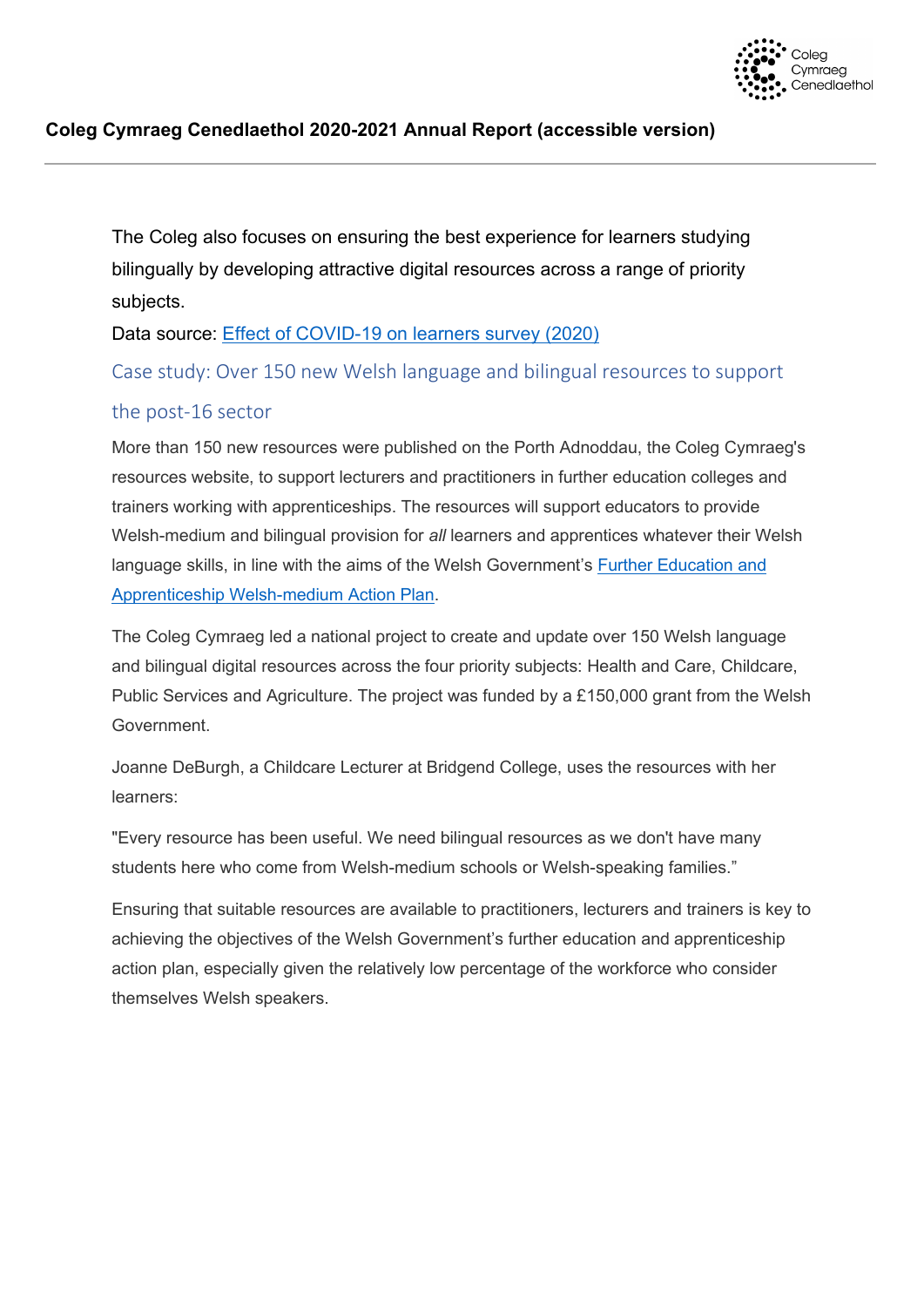

## <span id="page-17-0"></span>**Field 2: Provision**

#### <span id="page-17-1"></span>Provision: Objective 1

Working with partners, the Coleg aims to make Welsh-medium and/or bilingual provision available in as many areas as possible for higher education, and available in the areas identified in the Action Plan for further education and apprenticeships

## *Higher Education*

## Higher education data report

There has been a significant increase in the number of subjects that can be studied through the medium of Welsh since the Coleg was established. There is now some Welsh-medium provision in all 36 of the 'main subject groups', compared to 12 in 2011.

Within the 36 'main subject groups', there are 80 academic subjects. It is now possible to study at least 5 credits through the medium of Welsh in at least one institution in 74 of these subjects, and at least 40 credits in 59 of them. The latest subject that has begun to deliver through the medium of Welsh is Veterinary Science (Aberystwyth University).

## Case study 1: Midwifery at Bangor University

The Coleg continues to develop opportunities for students to study through the medium of Welsh in new subjects and settings. One of the areas that have benefited from investment via the Coleg's Catalyst Grant scheme is Midwifery at Bangor University. Siwan Humphreys, Welsh-medium Lecturer in Midwifery at Bangor University's School of Medical and Health Sciences, said of the developments: "As a result of the Catalyst Grant received by Bangor's Midwifery department last year, students on the undergraduate programme have been able to apply for the incentive scholarship and undertake at least 40% of their work through the medium of Welsh. All practical and clinical skills sessions are now delivered through the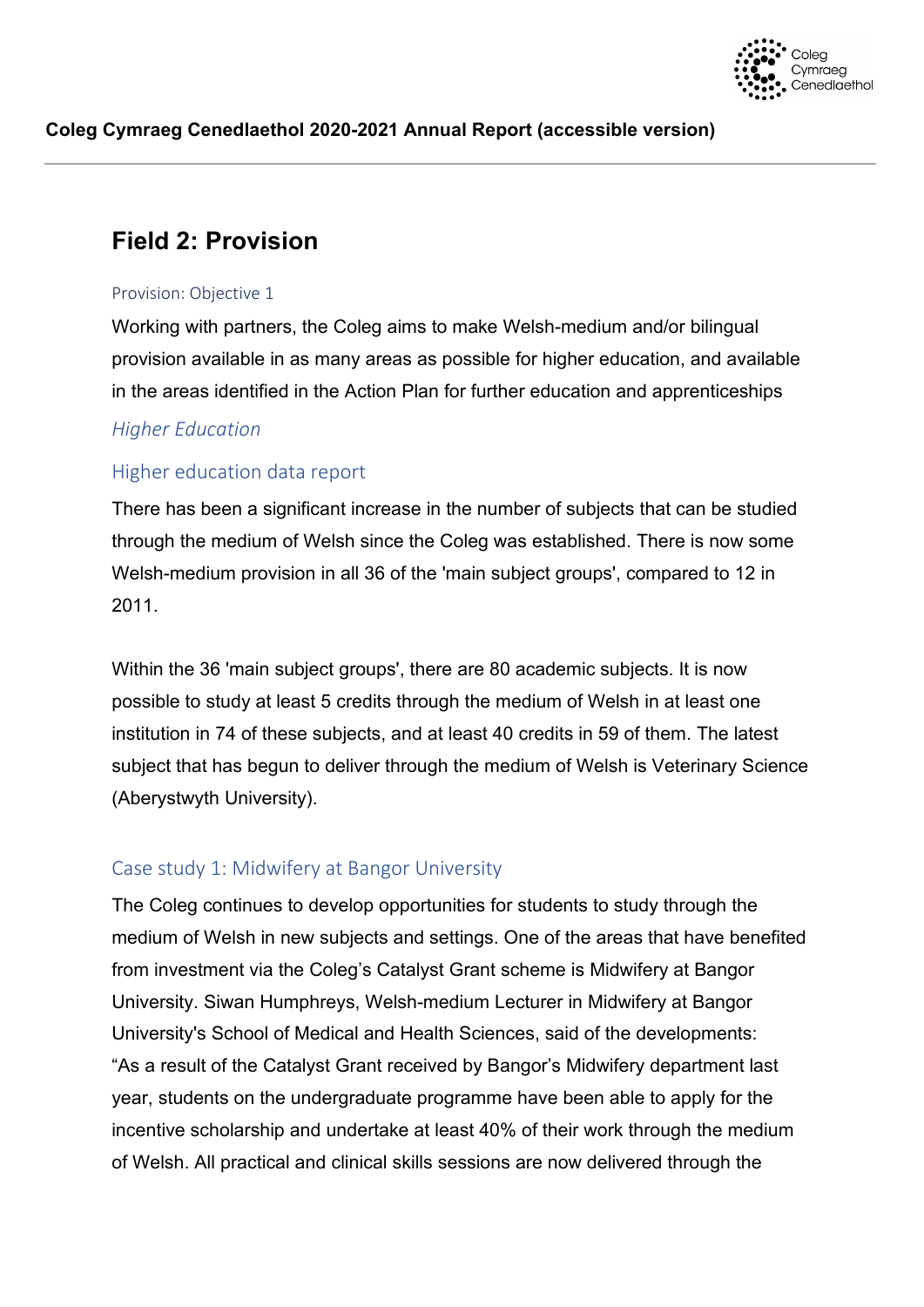

medium of Welsh as well as a substantial number of the online theoretical lectures. Through the support and investment of the Coleg Cymraeg and the Catalyst Grant, the Welsh-medium students on the programme are able to undertake all elements of the course in their chosen language, which has been a crucial development within the programme. We have been able to provide practical and academic support and education while ensuring that the linguistic needs of Welsh speakers are met. It has enabled us as a team here at Bangor to optimize the learning environment by encouraging, promoting and facilitating the use of Welsh while ensuring that the choices of every student are supported. As a result of these developments and the Coleg Cymraeg's action plans, our students will train to become competent and confident midwives, which will strengthen and enhance the quality of care that Welsh-speaking women and families receive within our health service. We look forward to developing Welsh-medium provision within our revised programme that is newly approved by the Nursing and Midwifery Council for September 2022. We will continue to ensure that the Welsh language and language awareness are given a prominent place on the programme and that the learning culture creates opportunities that will empower and enable Welsh-speaking students to develop their education and clinical skills."

## Case study 2: Dr Eirini Sanoudaki benefits from Work Welsh in Higher Education

Dr Eirini Sanoudaki, Senior Lecturer in Linguistics at Bangor University, inspires everyone she meets through her work or learning Welsh, with her positive attitude, her desire to help others, and her enthusiasm in promoting the use of Welsh. She joined the Work Welsh scheme when it began in 2017. She now uses Welsh daily with colleagues and gives teaching sessions with students through the medium of Welsh or bilingually.

Eirini won a Work Welsh Level 7 Certificate with distinction this year as well as one of the national Work Welsh awards for the best use of Welsh in the workplace.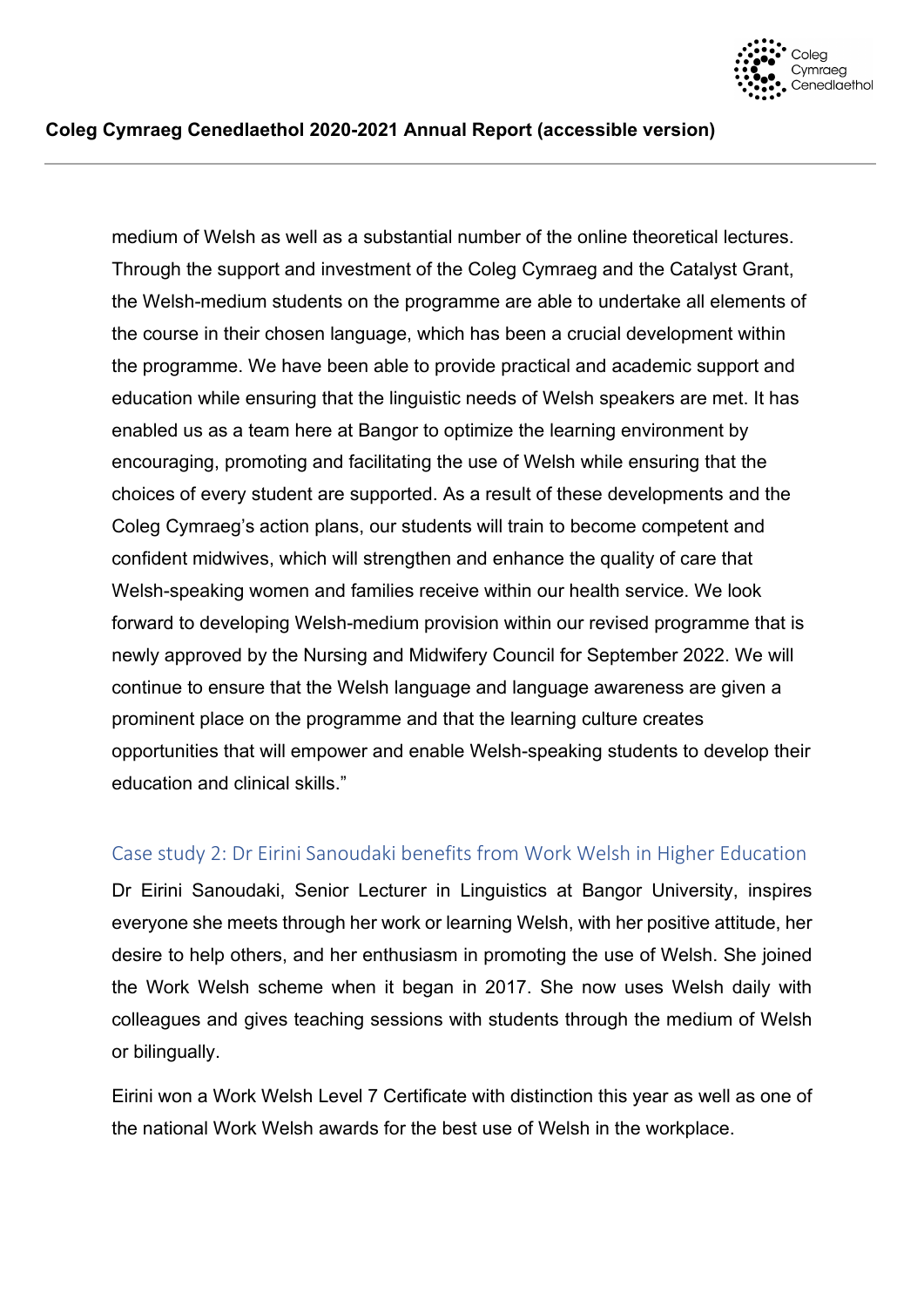

She uses Welsh in a completely natural way with students. They respond in Welsh more than they used to, and the School of Modern Languages has received feedback of 100% student satisfaction on the bilingual lectures it runs.

Eirini undertakes research on bilingual children with disabilities. She has attracted numerous research grants, and oversees Welsh-medium postgraduate research students.

She has received many invitations to speak to Welsh language societies about her experience of learning and using the language. She has also appeared in the media, on Radio Cymru and in an article in *Golwg* magazine.

## *Further Education and Apprenticeships*

## Further education and apprenticeships data report

Further education colleges have been allocated £250,000 to increase Welsh-medium and bilingual provision. Development grants were awarded to 11 colleges as follows:

#### **Table 4: Development Grants**

| <b>Subject area</b>                          | <b>Institution</b>       |
|----------------------------------------------|--------------------------|
| <b>Public Services and Childcare</b>         | <b>Coleg Gwent</b>       |
| <b>Health and Care, Childcare and Public</b> |                          |
| <b>Services</b>                              | Gower College Swansea    |
| <b>Public Services and Health and Care</b>   | <b>Merthyr College</b>   |
| <b>Childcare</b>                             | <b>Bridgend College</b>  |
| <b>Childcare</b>                             | Coleg y Cymoedd          |
| <b>Health and Care, Childcare and Public</b> |                          |
| <b>Services</b>                              | Cardiff and Vale College |
|                                              | Coleg Sir Gâr / Coleg    |
| <b>Public Services</b>                       | Ceredigion               |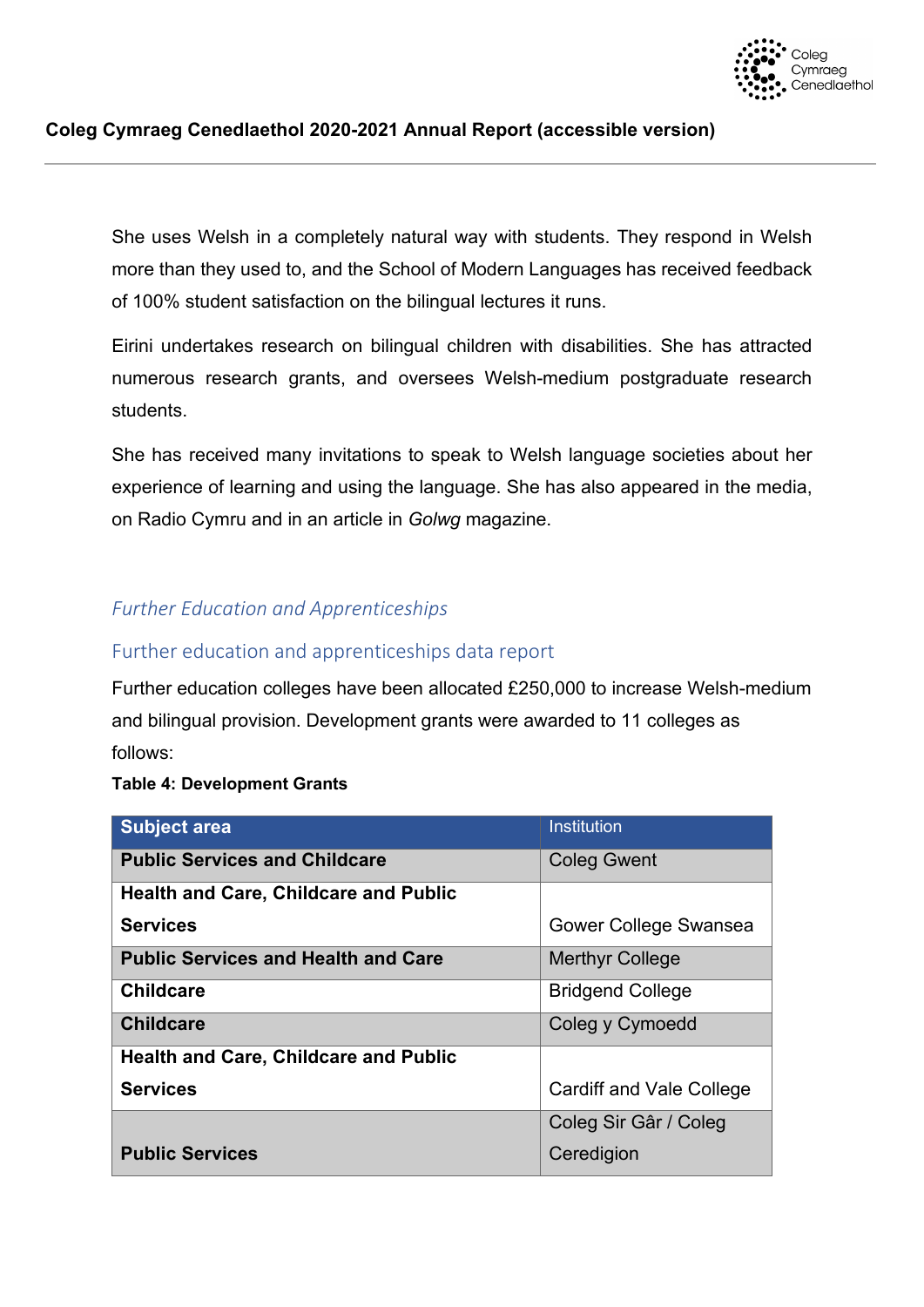

| <b>Health and Care</b> | Grŵp Llandrillo Menai         |
|------------------------|-------------------------------|
| <b>Public Services</b> | <b>Pembrokeshire College</b>  |
| <b>Public Services</b> | Coleg Cambria                 |
| <b>Public Services</b> | <b>NPTC Group of Colleges</b> |

Data source: Development grant data 2021

## Case study 1: Rhiannon Stundon, Lecturer in Animal Science, Coleg Gwent

Rhiannon is originally from Pontypool. She says her interest and pride in the Welsh language grew after the National Eisteddfod was held in Abergavenny in 2016. Rhiannon started Work Welsh at Foundation 1 level at the end of 2018 and has now reached Advanced 1 level.

She uses Welsh every day in her work, not only when introducing elements of Welsh in the provision but also when dealing with e-mail and with colleagues. Since she started learning, she has persuaded three other lecturers in the department to learn Welsh. In 2020, she won the Learner of the Year category at the Coleg Gwent Celebrating Excellence Awards and says the college works hard to promote and support bilingualism.

Rhiannon and her partner bring up their children, who are pupils at Ysgol Gymraeg y Fenni, bilingually. She therefore has many opportunities to develop vocabulary outside of Welsh lessons. Using the Welsh language in an area so close to the border is incredibly important to Rhiannon, and she is proud to promote the Welsh language at every opportunity.

## Case study 2: Naomi Watkeys, Neath Port Talbot College

Naomi Watkeys, who has been appointed as Welsh language Care Employability Skills Lecturer at the NPTC Group of Colleges, is rapidly developing the role of Welsh throughout the School of Health and Social Care and Childcare as a result of Coleg development grant support.

Naomi teaches the childcare course with an emphasis on bilingual learning. She also supports the development of bilingual skills in the health and social care groups.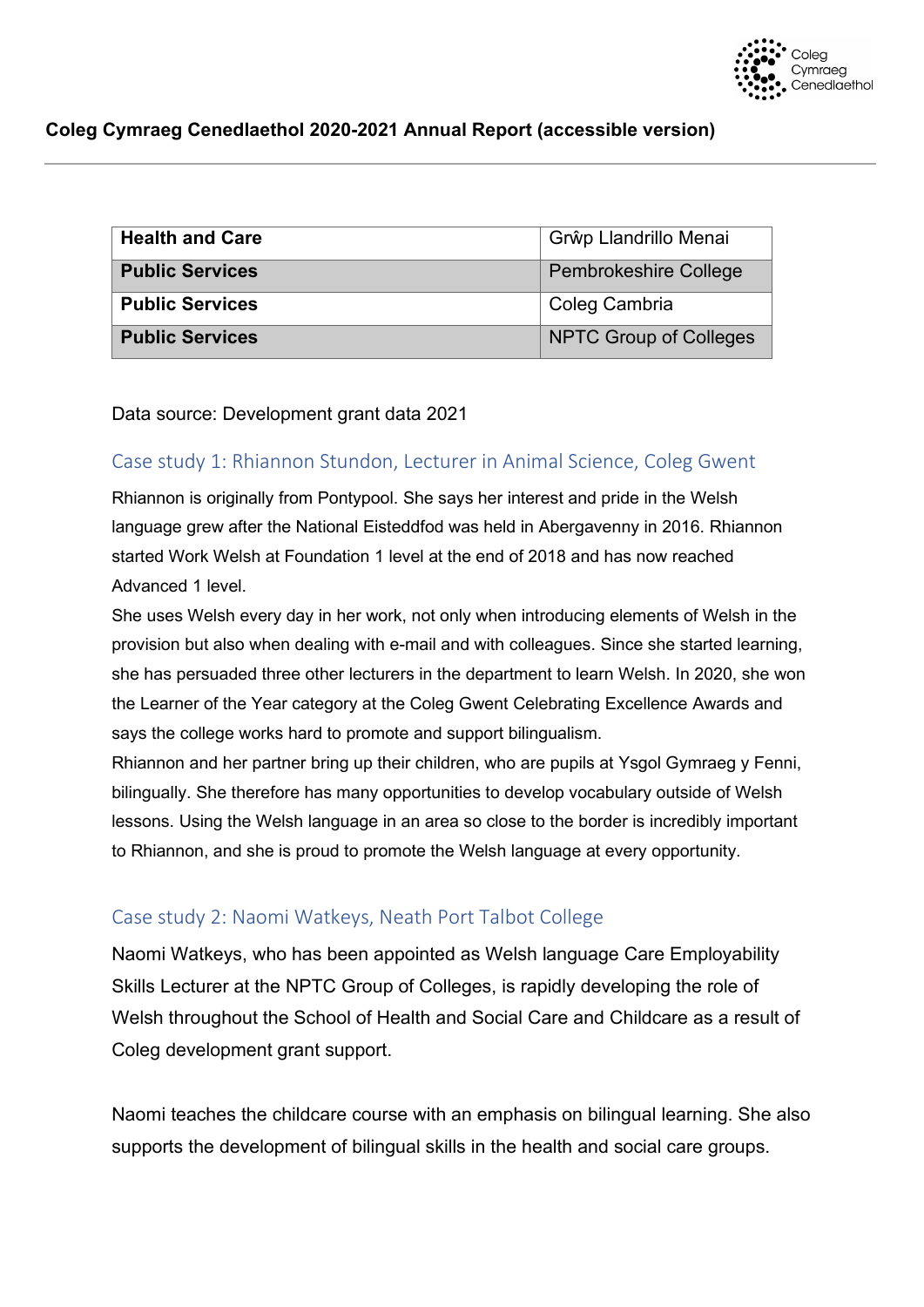

Naomi refers to the need to "develop the ability of both staff and learners to prepare for the use of Welsh on placements and in the workplace during and after completing courses."

"I am very keen to develop more of an active role in future work placements giving students the option to undertake their observations and assessments through the medium of Welsh and bilingually. I will also work alongside other school staff to develop Welsh language materials including classroom displays and posters, the aim being to ensure that all students have access to bilingual information relating to their course."

Following Naomi's appointment, the College is now planning to introduce the Childcare course in Welsh.

#### <span id="page-21-0"></span>Provision: Objective 2

By working with partners, the Coleg aims to ensure that the necessary number of staff are available to maintain Welsh-medium and/or bilingual provision

#### *Higher education*

## Higher education data report

Staff numbers at the universities teaching through the medium of Welsh remain fairly stable at around 600 individuals across the sector. Many of these staff are supported through the Coleg's Subject Grant and Catalyst Grant schemes. The Coleg's new Academic Plan will aim to fund more lecturing posts in an effort to reach more students who do not currently have access to Welsh-medium provision.

The Associate Lecturer scheme is also going from strength to strength since its launch in 2018. The purpose of the scheme is to create a strong community of Welsh-medium lecturers and educators working across the university sector. Over 575 members have now joined the scheme, an increase of 240 on last year.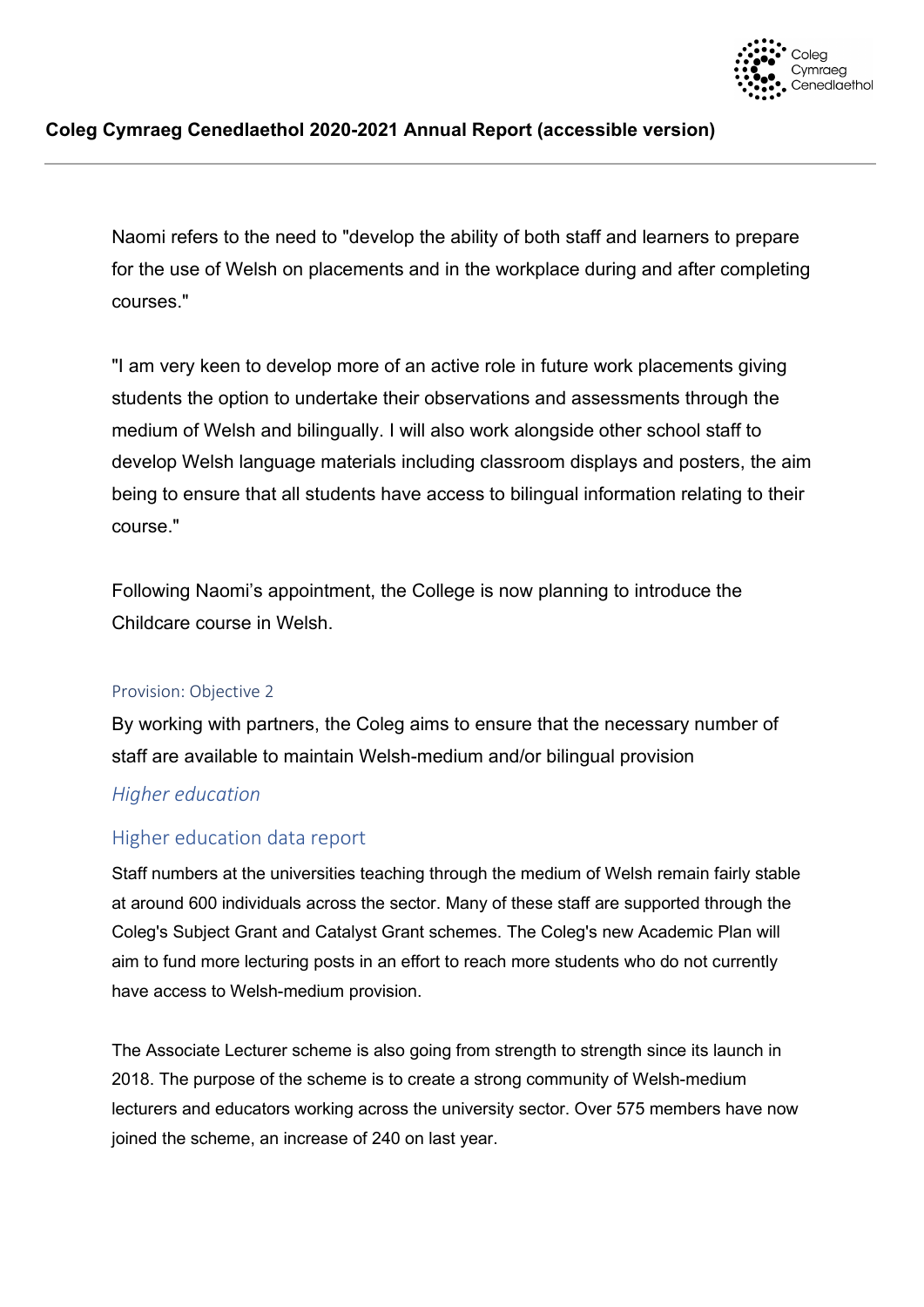

#### **Tabl 5: Staff teaching in Welsh**

|         | <b>Teaching in Welsh</b> |     |
|---------|--------------------------|-----|
| 2008/09 |                          | 455 |
| 2009/10 |                          | 460 |
| 2010/11 |                          | 465 |
| 2011/12 |                          | 510 |
| 2012/13 |                          | 645 |
| 2013/14 |                          | 595 |
| 2014/15 |                          | 630 |
| 2015/16 |                          | 590 |
| 2016/17 |                          | 635 |
| 2017/18 |                          | 635 |
| 2018/19 |                          | 605 |
| 2019/20 |                          | 600 |

Data source: 'Welsh Language in Higher Education' Statistical Bulletin, 2019/20 (29 July 2020)

## Case study: Social Work, Bangor University

The MA Social Work Programme at Bangor University is based within the School of Medical and Health Sciences. It is a two-year programme that welcomes up to 21 Welsh/English bilingual students each year. The five current members of (permanent and support) staff who deliver the programme are fluent and confidently bilingual. This enables students to undertake their studies and academic assessments entirely through the medium of Welsh.

Through effective partnership and well-established arrangements with Conwy, Gwynedd and Ynys Môn local authorities, a deliberate effort is made to match students with assessors who can assess professional practice through the medium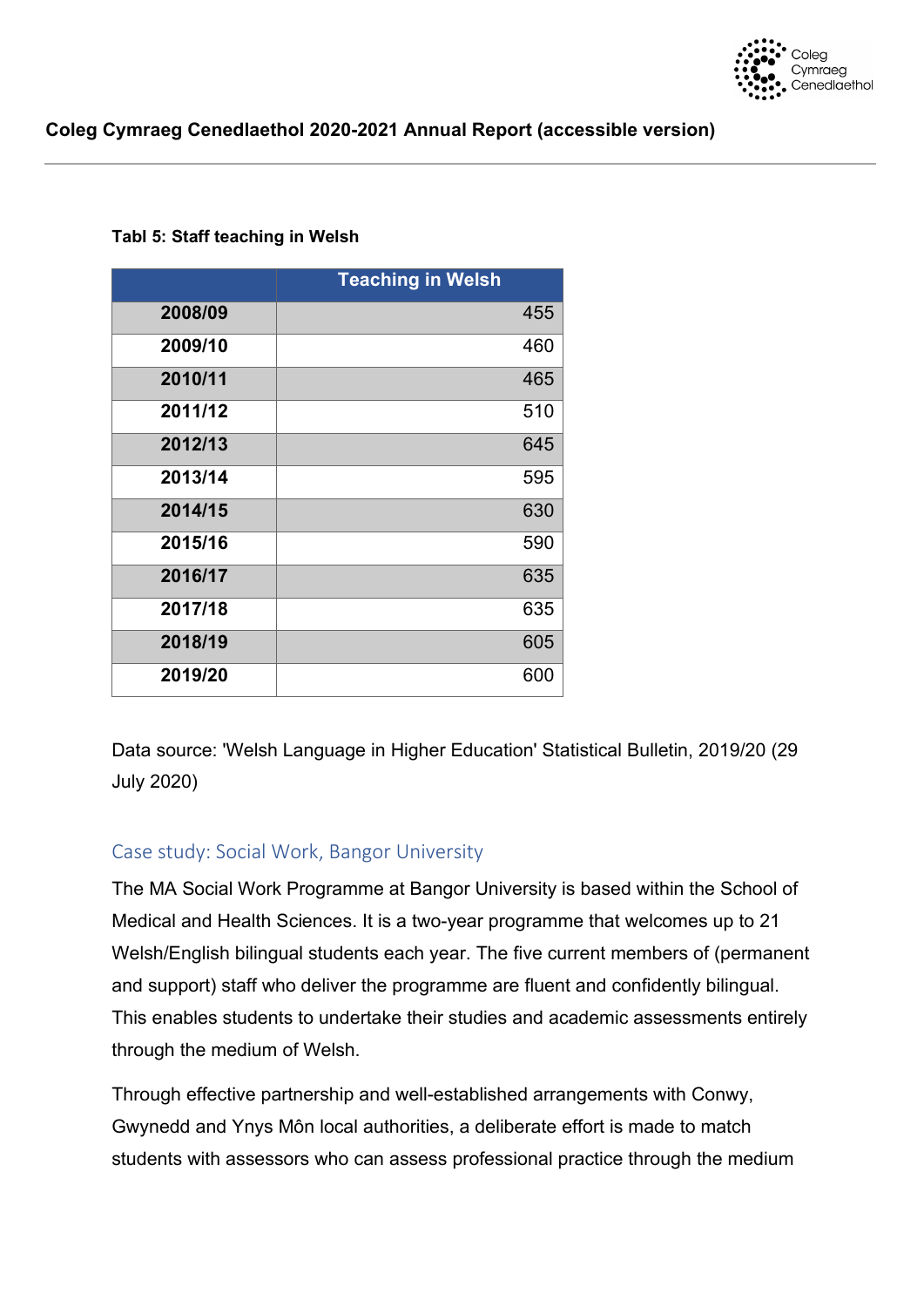

of Welsh. For individuals with whom social work professionals work, whose circumstances are often difficult, having in place the Active Offer to use the Welsh language, without the need for them to ask for it, removes a further layer of barriers for individuals who are already vulnerable. The Coleg Cymraeg's continuing investment over many years has been instrumental in protecting the linguistic capacity of the provision.

Gwenan Prysor, Director of the MA Social Work course, said:

"The contribution of Bangor University's MA Social Work programme to the training and development of the next generation of bilingual social work professionals is invaluable. By providing the profession with bilingual graduates, we enable the local authorities, and other employers of social workers, to respond to the linguistic needs of the population they serve. However, due to their valuable bilingual skills, these students are also extremely employable beyond the north-west of Wales, and can provide high-quality social work wherever they work."

## *Further Education and Apprenticeships*

## Further education and apprenticeships data report

Data from the Education Workforce Council shows a stable position in terms of the number of staff teaching through the medium of Welsh in the further education and apprenticeship sector, despite the reduction in the overall number of staff teaching in the sector.

This data from the Education Workforce Council for 2020 and 2021 shows how important it is to increase investment in the post-16 sector in order to attract and develop a workforce that is confident to deliver the Welsh language to their learners and apprentices. The need for a substantial and increasing additional budget over the next few years in order to see progress in line with the Further Education and Apprenticeship Welsh-medium Action Plan is evident.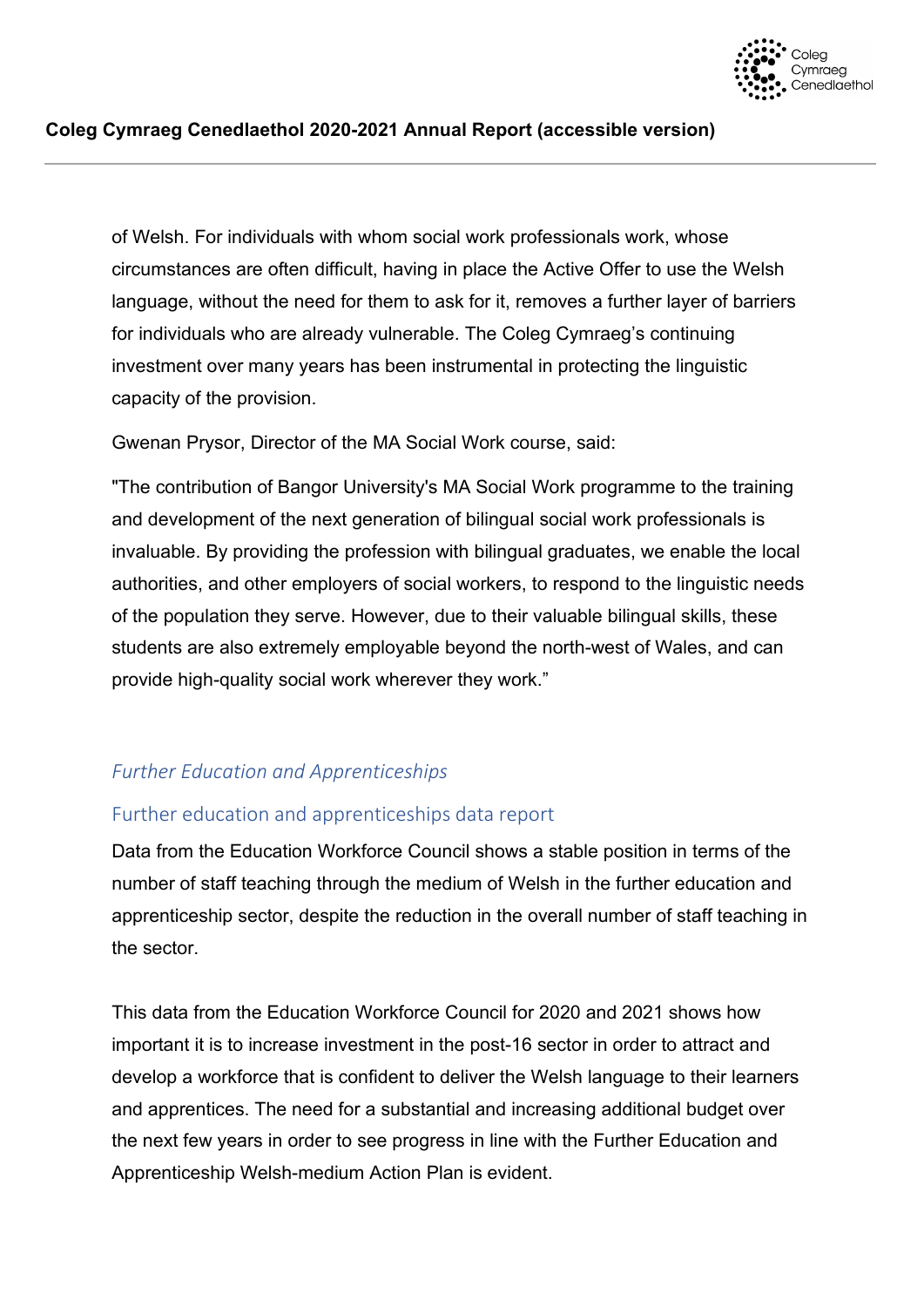

|                                     | 2020  | 2021  |
|-------------------------------------|-------|-------|
| Welsh-speaking staff (FE)           | 1,095 | 1,083 |
| <b>Welsh-speaking staff</b>         | 456   | 435   |
| (Apprenticeships)                   |       |       |
| <b>Staff teaching in Welsh (FE)</b> | 764   | 771   |
| <b>Staff teaching in Welsh</b>      | 314   | 313   |
| (Apprenticeships)                   |       |       |

## **Table 6: Staff who speak and teach through the medium of Welsh**

## [Data source](https://www.ewc.wales/site/index.php/en/research-and-statistics/workforce-statistics.html) (p. 34 FE, p. 49 WBL)

## Case study: Sgiliaith Support builds practitioner confidence in the post-16 sector

Sgiliaith has been providing the post-16 sector with a national staff training programme and a national mentoring programme on behalf of the Coleg Cymraeg since July 2020. During the 2020-21 academic year, support was provided to hundreds of practitioners in further education colleges and apprenticeship providers across Wales.

## **Kate Evans, Leadership and Management Tutor and Assessor, Bridgend College.**

"The mentoring scheme has been a transformational experience for me. In my current post, I accepted the informal role of Welsh language champion, so I embarked on the mentoring scheme to build my confidence in order to support my colleagues to use Welsh with their learners. Since starting the scheme, I've received ideas on how to include more Welsh in my sessions; I speak Welsh with those learners who speak the language and I have a passion for promoting the language with all learners and members of the department. The mentor is very creative, kind and supportive – I would recommend the scheme to anyone who would like to improve their provision."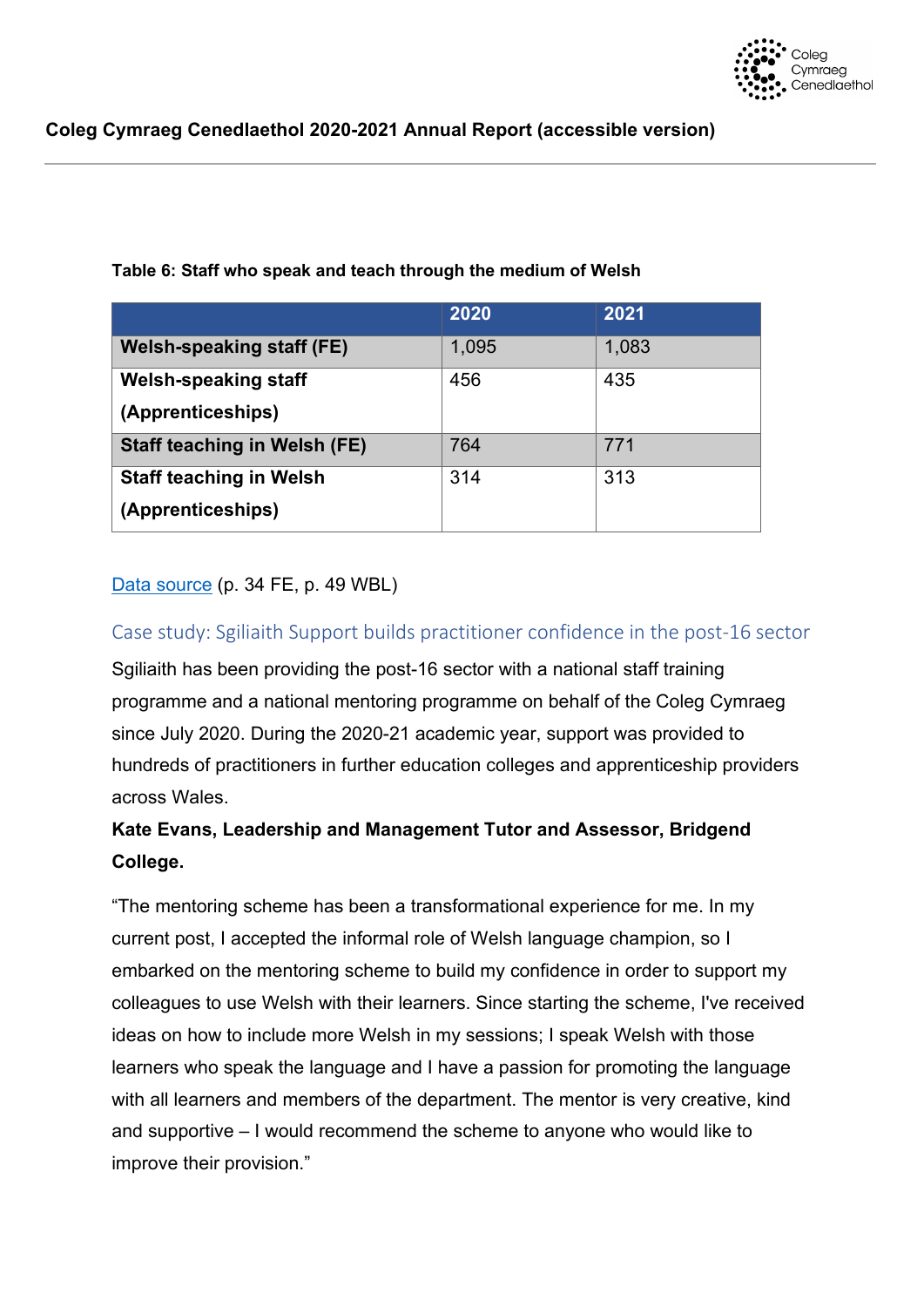

#### **Liz Bowes, Lecturer in Animal Care and Land-based Industries, Coleg Sir Gâr.**

"The mentoring programme has helped me gain confidence in using the Welsh language and culture in my teaching sessions. The mentor has been extremely supportive and has shown me many strategies that I can use in my sessions to promote Wales and the Welsh language, even though I don't speak Welsh myself. These new strategies that I have incorporated have allowed my learners to become more comfortable and confident with the Welsh language, and they now have a better understanding of the importance of using the Welsh language".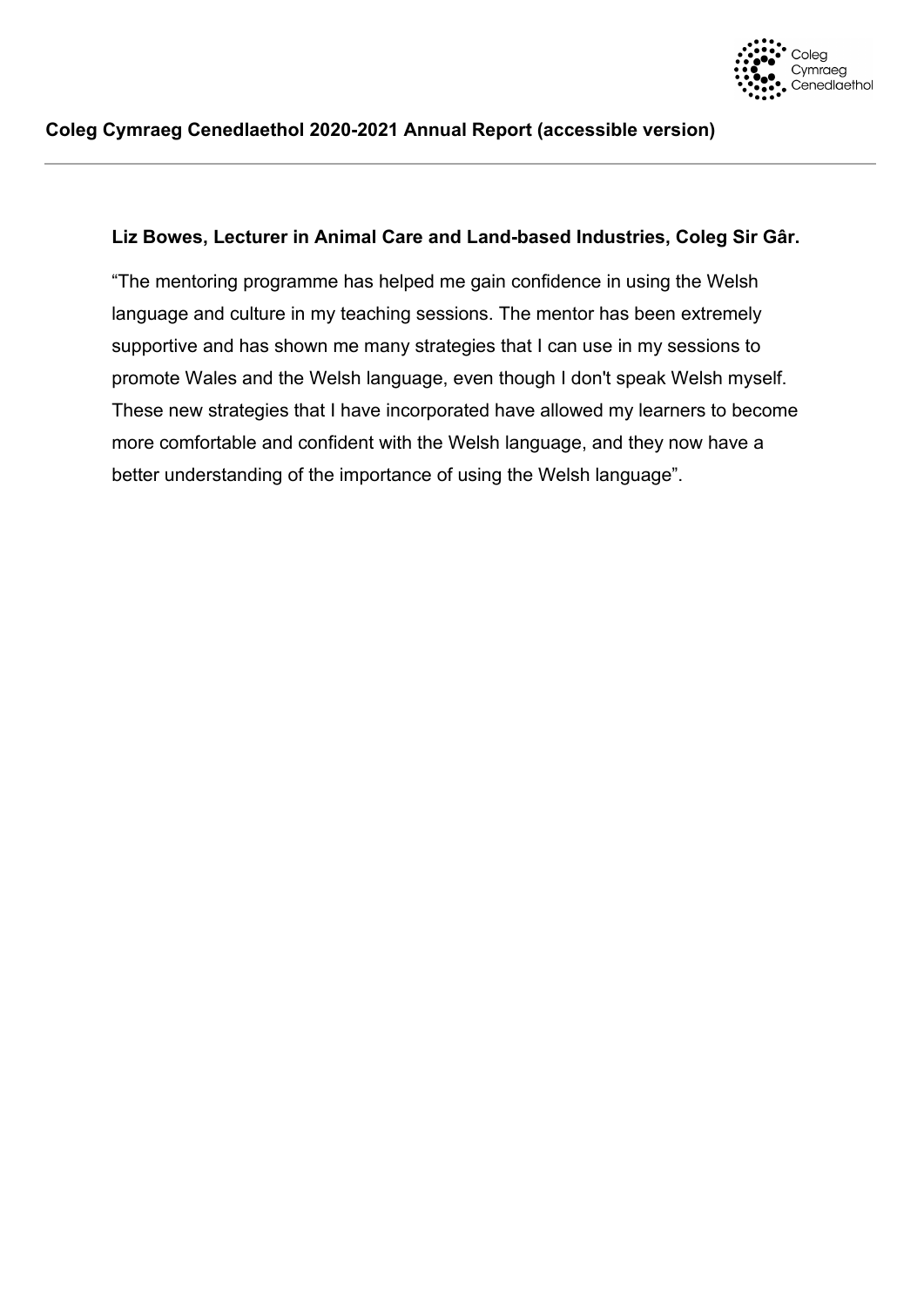

## <span id="page-26-0"></span>**Field 3: Employer Awareness**

The Coleg aims to work with others to increase awareness among employers of the importance of bilingual skills and Welsh language skills.

Case study: Focus on industry – construction and the new qualifications

Construction companies ISG in Cardiff and John Weaver in Haverfordwest have been working with the Coleg Cymraeg and CITB Cymru, the construction industry training board, to develop new resources that provide insight into construction skills in the context of the new qualifications to be introduced in 2023.

The resources include introductions to the construction sector and the various approaches used to develop new structures and protect old buildings.

Dafydd Williams, ISG Graduate Trainee, said:

"Working with the Coleg Cymraeg and CITB Cymru to share the kind of projects we undertake as an employer is important to us. As a Graduate Trainee for the company, I have learned a great deal of new skills and broadened my knowledge, and if I can share that with a new audience and help them in their studies, all the better."

See an example of the resources [here.](https://llyfrgell.porth.ac.uk/View.aspx?id=6108%7E4p%7EQgzvumJw)